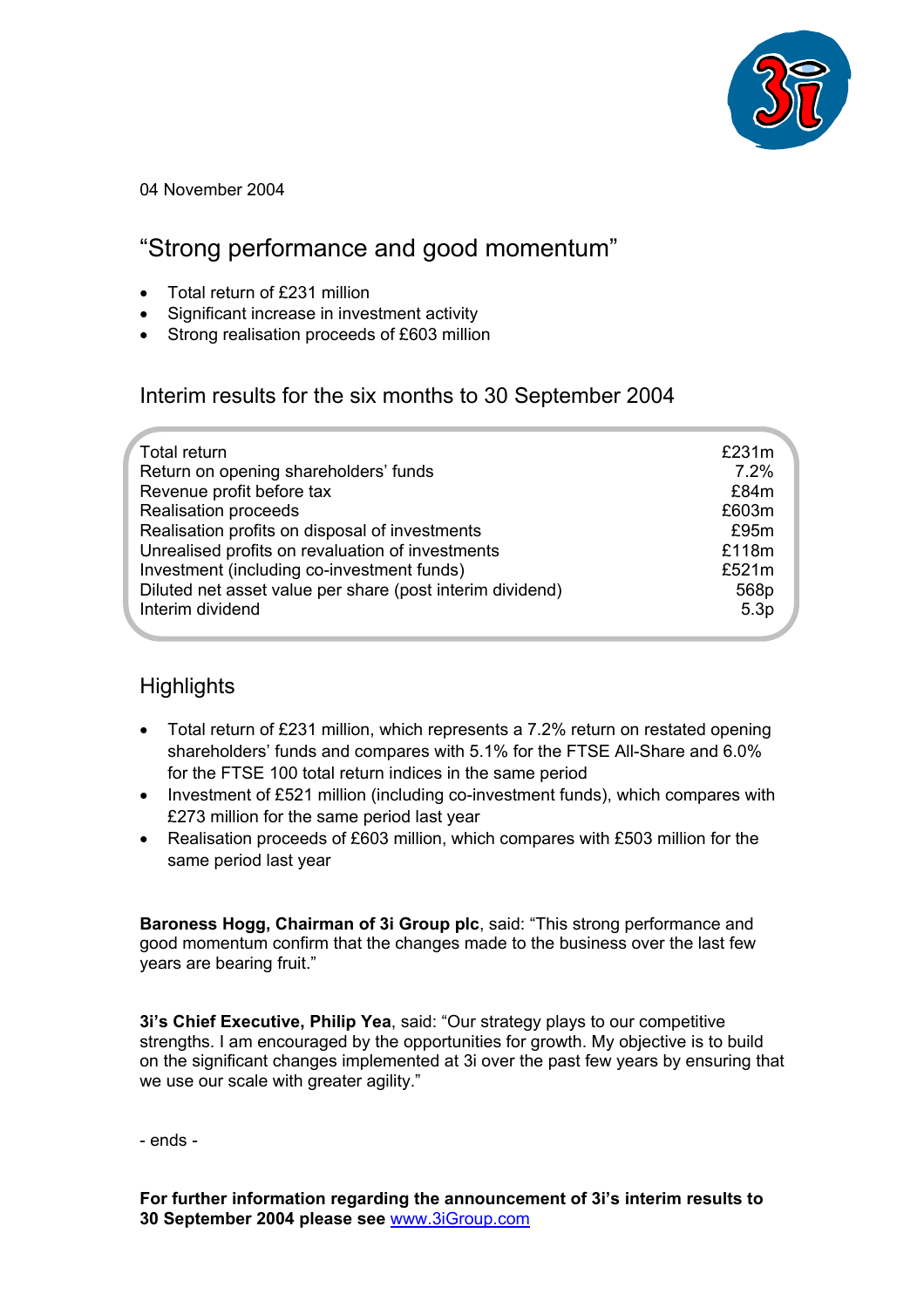For further information, please contact:

| Philip Yea, Chief Executive<br>3i Group plc                    | Tel: 020 7975 3386 |
|----------------------------------------------------------------|--------------------|
| Michael Queen, Finance Director<br>3i Group plc                | Tel: 020 7975 3400 |
| Patrick Dunne, Group Communications Director<br>3i Group plc   | Tel: 020 7975 3283 |
| Issued by:<br><b>Philip Gawith</b><br>The Maitland Consultancy | Tel: 020 7379 5151 |

### Notes to editors

3i is a world leader in private equity and venture capital. We focus on buy-outs, growth capital and venture capital and invest across Europe, in the United States and in Asia Pacific.

Our competitive advantage comes from our international network and the strength and breadth of our relationships in business. It underpins the value that we deliver to our portfolio and to our shareholders.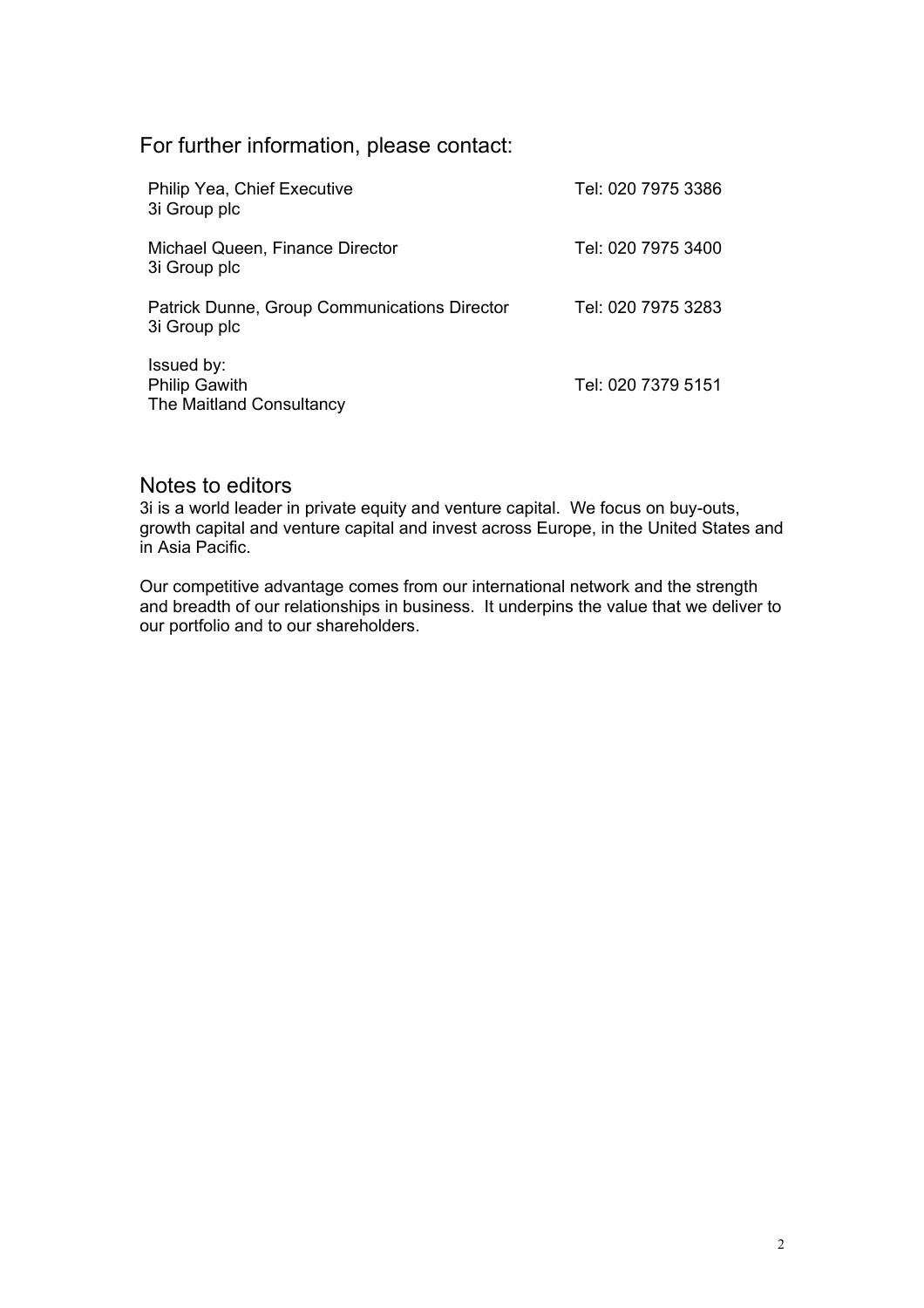### Chairman's statement

A strong performance and good momentum in both investments and realisations confirm that the changes made to the business over the last few years are bearing fruit. The total return of £231 million for the six months to 30 September 2004 represents a 7.2% return on opening shareholders' funds. This compares with 5.1% for the FTSE All-Share, and 6.0% for the FTSE 100 total return index, in the same period. The Directors have announced an interim dividend of 5.3p, representing an increase of 3.9%.

Our teams around the world have been taking advantage of the market access our network brings to make investments totalling £521 million in the first half of the financial year. And profits of £95 million on realisation proceeds of £603 million demonstrate the quality of our portfolio – particularly since these profits come on top of significant increases in the value of investments recorded at the end of March. A fall in the level of provisions is a further indicator of the improvement in the health of the portfolio.

The appointment of Philip Yea as our new Chief Executive has been widely welcomed. Since joining 3i on 7 July, he has reviewed the Group's strategy and vision. In his Chief Executive's statement, he outlines the organisational changes he has made to position the business for growth, enhance the linkage between our geographic markets and the business lines, and ensure that 3i continues to attract and retain the best talent.

Two new non-executive Directors have joined the Board since the Annual General Meeting: Sir Robert Smith and Dr Peter Mihatsch. Sir Robert is a highly experienced public company director who also has substantial experience in private equity. Peter has great experience of growing successful European businesses and particular knowledge of German industry. His appointment means that half of our nonexecutive Directors are now based outside the UK, reflecting the increasing international breadth of 3i.

On the executive side of the Board, the major change is that Michael Queen, our Finance Director, is taking on responsibility for our important Growth Capital business. To succeed Michael, we have recruited Simon Ball, who will make an excellent addition to the Board. Meanwhile, Martin Gagen, who has been responsible for 3i in the US since 1999, stepped down from the Board in August. I would like to thank Martin for all he has done in developing this business.

Looking forward, our European Enterprise Barometer suggests that the outlook continues to be positive, but with greater uncertainty than six months ago. We will remain active investors while continuing to maintain a rigorous approach to quality and pricing.

# **Baroness Hogg**

Chairman 3 November 2004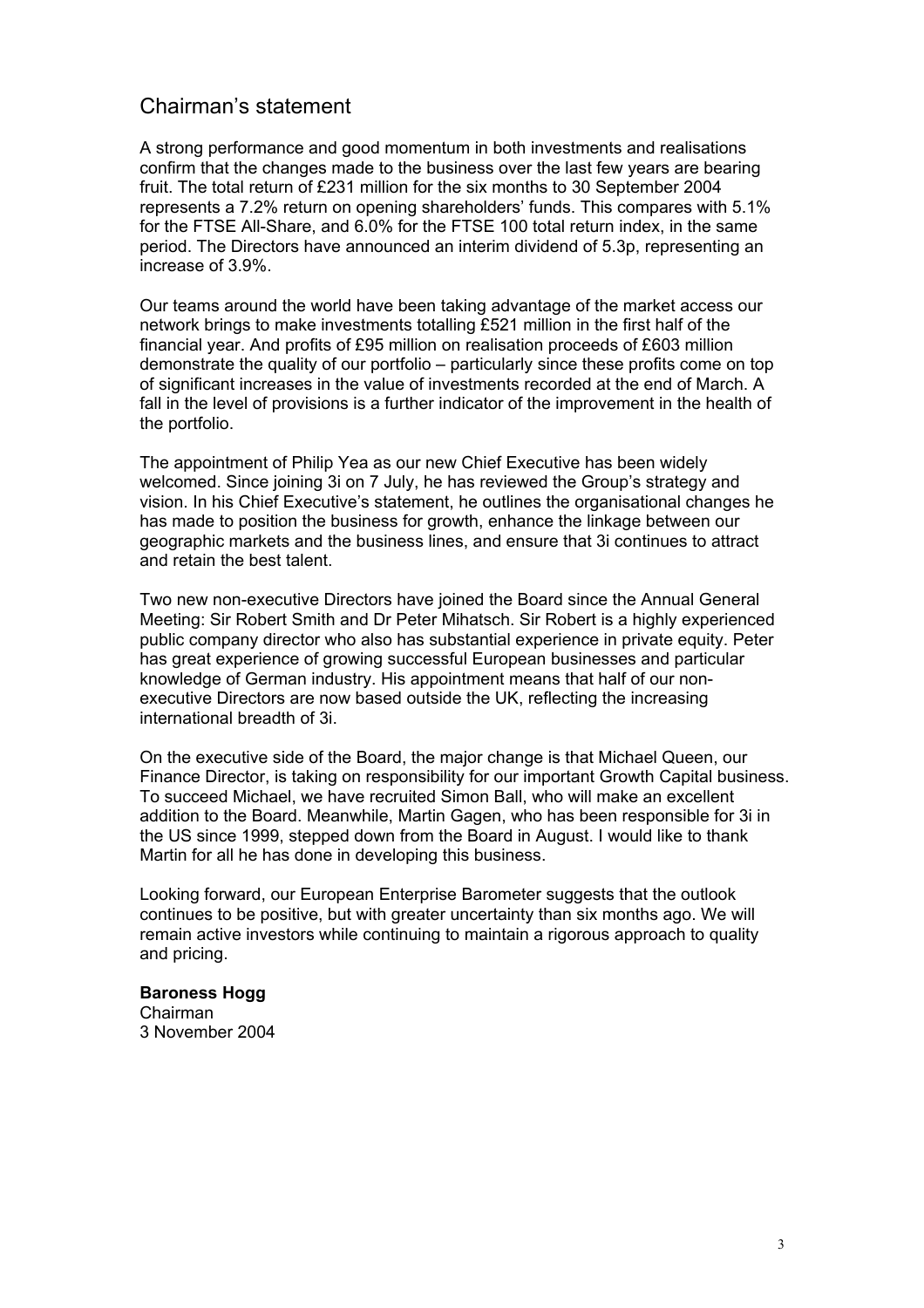### Chief Executive's statement

My priority since joining in July has been to meet with as many colleagues as possible in 3i's principal markets. I have found the business in good shape. Furthermore, I am encouraged by the opportunities for growth in the markets in which we operate and the potential to exploit the considerable advantages that the Group enjoys.

Our strategy plays to our competitive strengths. My objective will be to build on the significant changes that each business line has implemented over the past few years. However, it is just as important to lay the foundations for future growth, by developing further the capabilities that will allow us to invest successfully and thus achieve appropriate returns for our shareholders.

In our Buyout business, the strength of our network and our sector knowledge are critical both to the buying decision and creating value post investment. In an increasingly competitive market, these advantages enable us to secure the most attractive investments whilst achieving highly profitable realisations. We are well placed to win deals and drive further value from our investments.

3i's Growth Capital business enjoys the same advantages in a less competitive sector and is rightly concentrating on further improving its origination and execution skills. There is significant opportunity to grow the amount of investment by this business line.

Our Venture Capital business is one of a handful of such businesses which can operate on a truly international basis. Bringing our resources to serve the requirements of individual sectors requires new ways of working that our venture teams are making their priority.

As an investment trust, we report our returns in terms of net asset value. However, our objective for our business lines is to deliver gross vintage returns that compare with the best in our industry. Looking forward, these are likely to be of the order of 20% for Buyouts and Growth Capital and 35% for Venture. We intend to show increasing evidence of our progress towards these returns over the next few years, although the investment cycle in our Venture business requires more time to demonstrate this.

At a time when our end markets are internationalising and a number of our competitors are addressing succession issues by trying to become more institutional, 3i is well placed through the scale of our international resources and connections to remain a leader in our industry. However, it is critical that we leverage our scale and show greater agility in bringing these resources to bear in our markets.

For this reason I have appointed Chris Rowlands, formerly Head of Growth Capital, to the newly created position of Head of Group Markets. In this position, he will be responsible for managing both our geographical markets and our other Group resources to ensure that we serve our three business lines in the most effective manner. Michael Queen, who has extensive experience in growth capital investing, will succeed Chris as Head of Growth Capital.

Simon Ball will succeed Michael as Finance Director and will join 3i on 7 February 2005. Simon brings wide experience in financial services and change management through his time at Robert Fleming and Kleinwort Benson.

Our people, both investors and support staff, are critical to our future success. As one of the few truly international players in an attractive industry, we can recruit and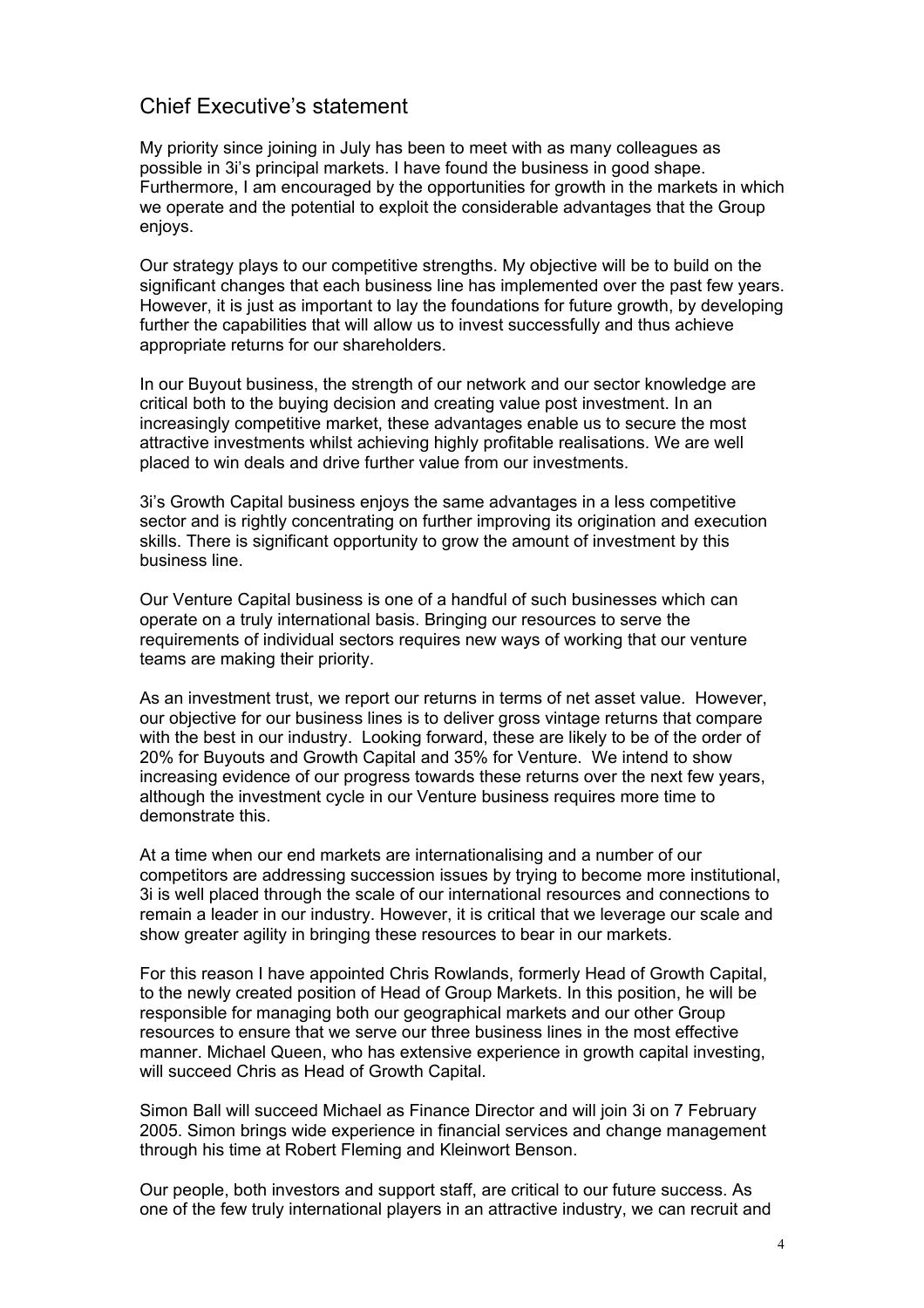retain the right talent provided we pay at market rates and give opportunities for people to grow. Compensation schemes were revised last year and these give a basis through which investment executives will share in the success of the investments in which they are most directly involved. Developing the appropriate resources and capabilities requires a shift in the focus of how we manage our human resources and so our new Group Human Resources Director, Denise Collis, will become a member of our Executive Committee when she joins on 8 November.

We intend to build on the achievements of the past few years and deliver growth in value for our shareholders.

## **Philip Yea**

Chief Executive 3 November 2004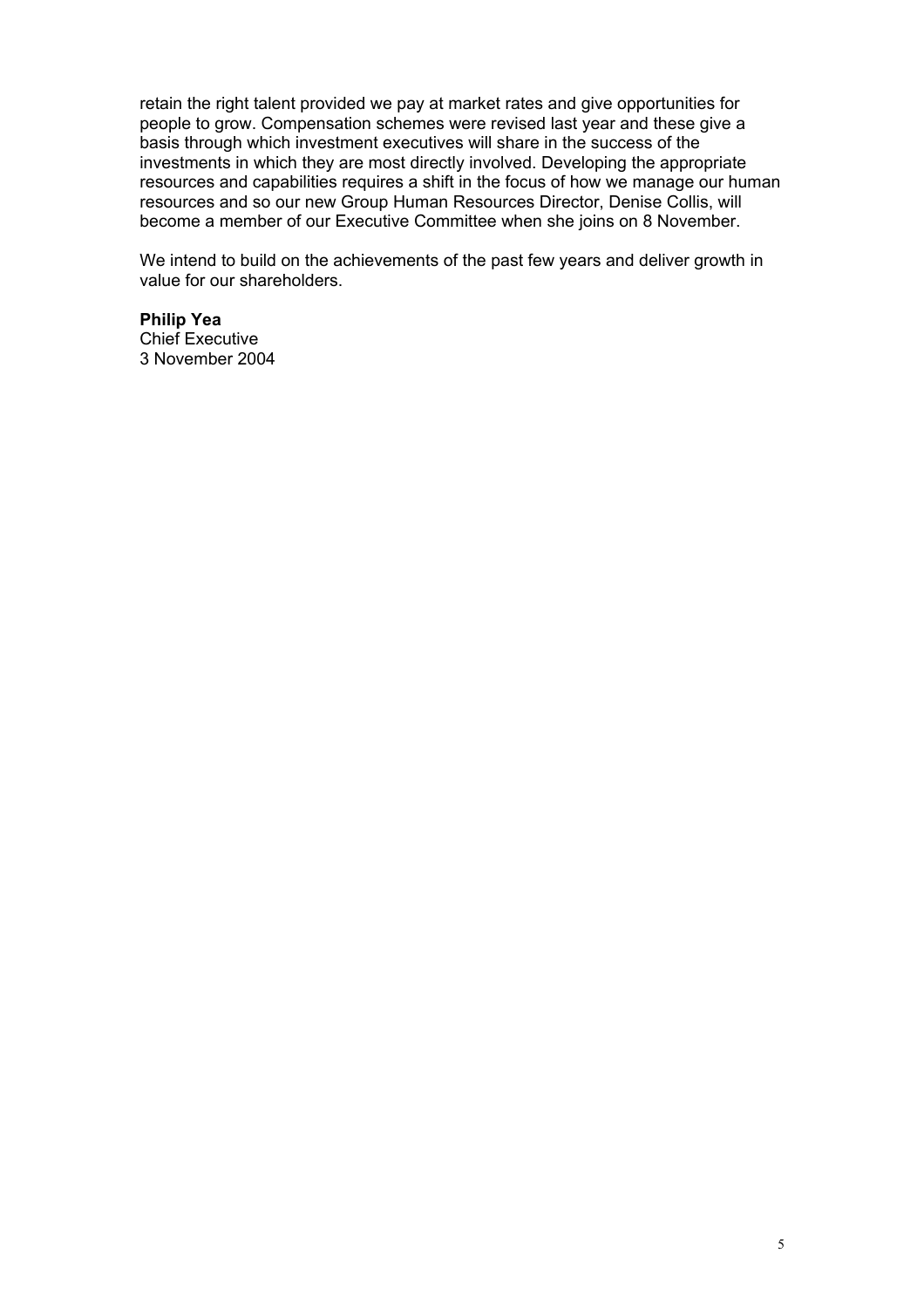### Interim review

#### **Macroeconomic and market conditions**

Overall, the macroeconomic environment for 3i's portfolio companies remained relatively benign over the six-month period, though conditions within the different geographies and sectors in which our portfolio companies operate were variable. Both business sentiment and consumer confidence remained broadly positive. In currency terms, the euro was relatively unchanged against the US dollar, while sterling weakened significantly against both the euro and the US dollar.

Stock markets across Europe lacked direction over the period and the volume of mergers and acquisitions ("M&A"), a key driver of activity for our Buyout business, remained relatively subdued, both in Europe and globally.

The private equity and venture capital markets are experiencing increased levels of activity when compared with those in 2003, although the 2003 levels were adversely affected by the economic and business uncertainties prevailing during the first half of the year. Market statistics for the first six months of 2004 show aggregate European investment 12.5% up on the equivalent period in 2003, with buyouts up 7.5%, growth capital more than doubling (from a particularly low 2003 figure) and early-stage investment up 14.9%.

Market statistics for the venture capital market in the US, a key driver of venture capital activity worldwide, show that investment in the first six months of 2004 was up 23.2% on the equivalent period last year; and statistics for the same period for Asia Pacific show overall private equity investment up 39.6% on 2003.

There has been some improvement in the environment for realisations, although trade sales and IPO's of private equity-backed businesses remain at relatively low levels by historical standards. The level of secondary buyouts has remained high and conditions remain supportive for refinancing businesses.

#### **Total return**

3i achieved a total return of £231 million for the period, which equates to 7.2% on restated opening shareholders' funds. This compares with returns on the FTSE All-Share, FTSE 100 and FTSE SmallCap (ex investment companies) total return indices of 5.1%, 6.0% and minus 2.8% respectively.

The main drivers of the total return were a good level of profitable realisations, strong levels of income and steady growth in the value of the portfolio.

Each of our three business lines has performed satisfactorily. The Buyout return of 8.8% was underpinned by good valuation uplifts on a number of strongly-performing assets, including Westminster Healthcare, which was sold in October. The Growth Capital business line achieved an 8.3% return, mainly as a result of strong realisation profits and good levels of income from the portfolio, including a high level of special dividend receipts arising on the sale of investments. The Venture Capital business line made a positive total return of 1.4%, reflecting a good level of realised profits, a number of valuation increases arising as a result of portfolio companies raising funds from new investors at increased values, reduced levels of provisions and a foreign currency translation gain.

#### **Investment**

3i invested a total of £422 million (£521 million including investment on behalf of coinvestment funds), which is a substantial increase over the low level of investment in the equivalent period last year.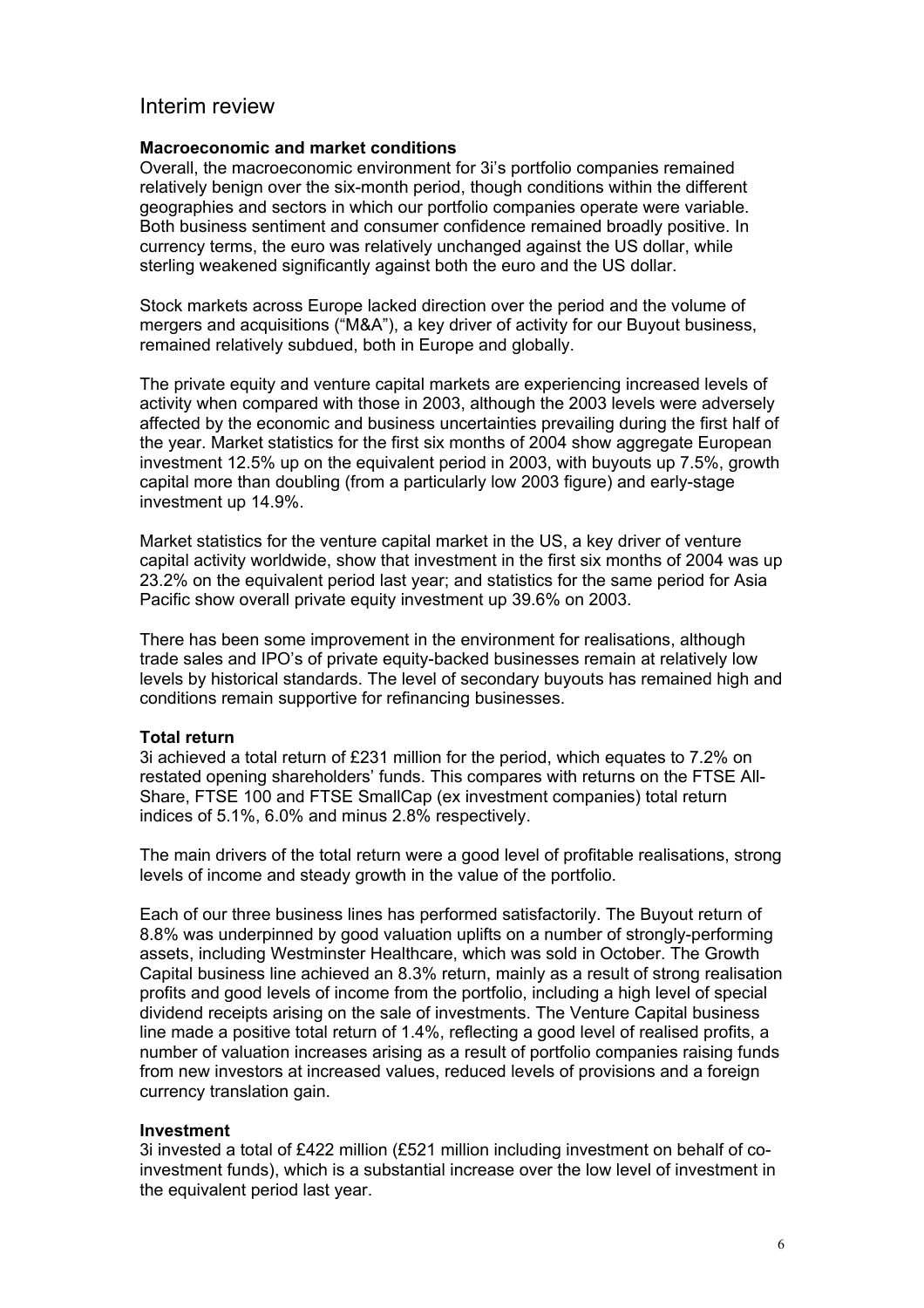Buyouts represented 51% of total investment, Growth Capital 32% and Venture Capital 17%. Of the amount invested in Venture Capital, 68% was further investment into existing portfolio companies.

There is an increasing level of investment undertaken overseas, with continental Europe representing 53%, the US 8% and Asia Pacific 3% of the total invested. The share of investment represented by continental Europe reflects our focus on the relatively less mature private equity and venture capital markets there (compared with those in the UK), and also 3i's ability to access and execute deals across Europe through our regional presence and ability to resource transactions on a pan-European basis.

#### **Realisations**

3i generated realisation proceeds of £603 million (2003: £503 million) during the period, reflecting a profit over 31 March values of £95 million (19%), compared with £134 million (36%) in the equivalent period last year. The uplift over 31 March values on realisations of equity investments was 28% (2003: 61%). The reduced uplift figures relative to last year are largely due to the high level of realisations achieved in the earlier months of this period compared with last year. These assets were realised for amounts similar to their carrying value at 31 March 2004 as they were then valued on an imminent sale basis. Realised profits are stated net of write-offs, which amounted to £13 million (2003: £25 million). Overall, 12% of the opening portfolio was realised during the period (2003: 10%).

Although most of our realisation proceeds continue to come from sales of portfolio businesses to trade and financial purchasers, six portfolio companies achieved IPO's during the period (two on the Official List of the London Stock Exchange, two on AIM and one each in Frankfurt and Hong Kong). The IPO's of Pinewood Shepperton, the film and TV studios business, and E2V Holdings, a supplier of switching, sensing and imaging components, were notable in providing 3i with a 100% cash realisation on IPO.

#### **Unrealised value movement**

The unrealised profit on the revaluation of investments was £118 million (2003: £222 million).

The weighted average earnings multiple applied to investments valued on an earnings basis was 12.0 at both 30 September and 31 March. However, for those investments valued on an earnings basis at both dates, there was a small increase in earnings multiples, giving rise to a value increase of £18 million.

The aggregate attributable earnings of investments valued on an earnings basis at both the start and the end of the period increased by approximately 2%, giving rise to a £22 Million value increase. A number of strongly-performing Mid-market Buyouts and Growth Capital assets contributed significantly to this increase.

The net valuation impact arising on investments being valued on a basis other than cost for the first time ("first-time uplifts") was £32 million. The relatively low figure reflects the reduced level of investment made in late 2002 and the first half of 2003.

Provisions against investments in businesses which may fail totalled £44 million in the period, representing 1% of the opening portfolio value and a significant improvement over levels in recent periods.

There was a net £21 million valuation increase as a result of investee companies raising funds from new investors at increased values (£25 million), valuation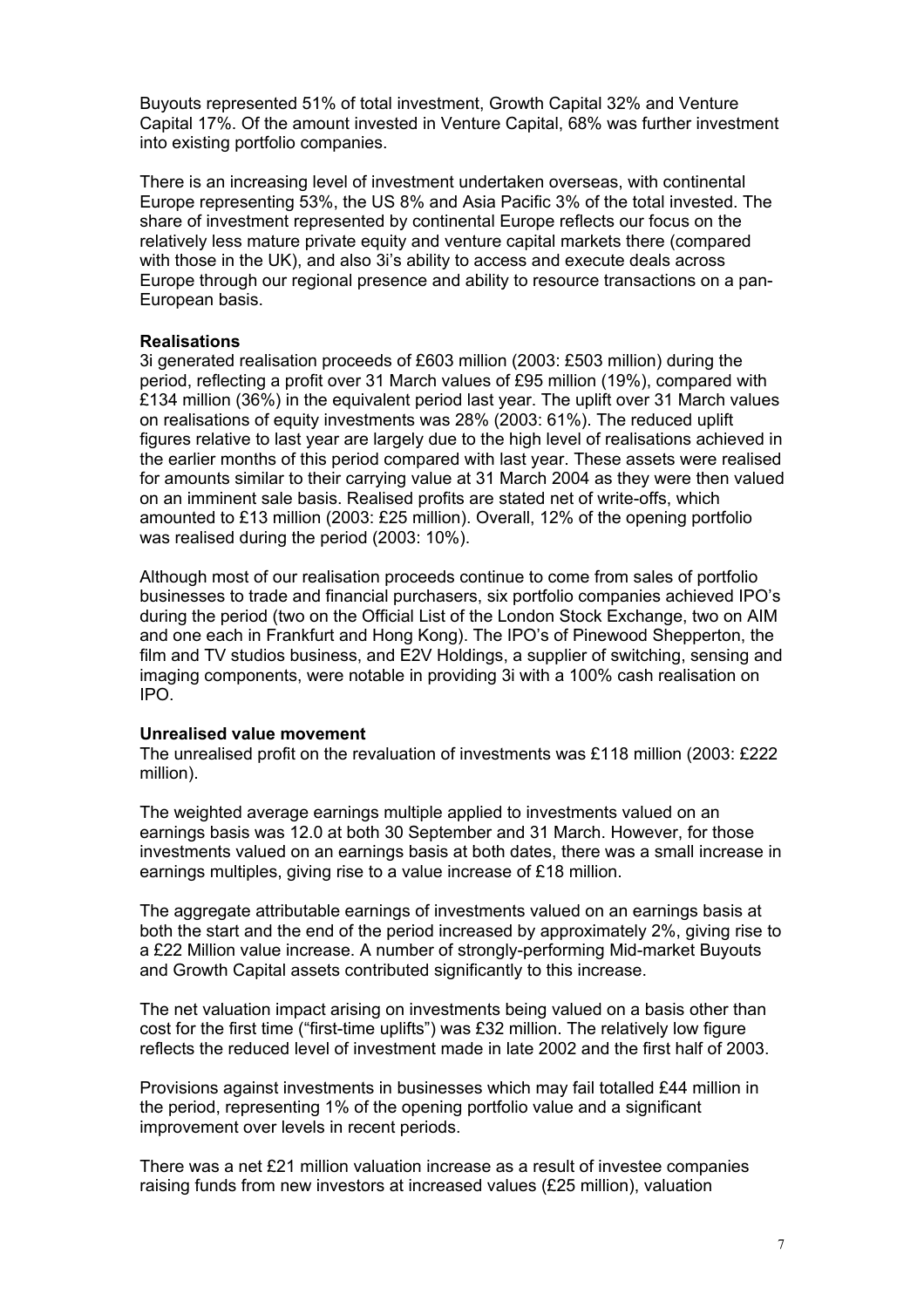reductions relating to the application of 3i's downround methodology (£4 million) and restructuring provisions (£nil).

Other movements on unquoted investments include valuation increases totalling £85 million on investments being revalued on an imminent sale basis, a foreign currency translation gain of £27 million and a valuation reduction of £38 million applied to the carrying value of loan investments and fixed income shares.

The quoted investments held at 30 September decreased in aggregate by £1 million (2003: £44 million increase), broadly reflecting the flat smaller quoted equities market over the period.

#### **Carried interest and investment performance plans**

The charge in the period of £25 million (2003: £12 million) reflects both profitable realisations and strong value growth on a number of recent investments.

#### **Income and costs**

Total operating income before interest payable was £161 million (2003: £130 million). The increase over the same period last year is due mainly to the receipt of several large special dividends arising on the sale of investments and a rise in deal-related fees resulting from the increased level of investment.

Net interest payable decreased relative to last year, reflecting both the reduced level of net borrowings and the lower average rate of interest following the €550 million convertible bond issue in August 2003.

Management expenses of £81 million are higher than in the equivalent period last year (but in line with the run-rate for the whole of the last financial year) mainly as a result of staff bonus costs being accrued at a higher level than in the first half of last year. Staff headcount during the period fell slightly, from 750 at 31 March to 740 at 30 September.

#### **The portfolio**

The number of investments in the portfolio fell from 1,878 at 31 March to 1,738 at 30 September, reflecting the high level of realisations.

As at 30 September, the top 10 investments represented 15% of the total portfolio by value, and the top 50 represented 38%, highlighting the relatively low exposure 3i has to individual company risk.

#### **Accounting policies and valuation**

Financial Reporting Standard 17 "Retirement Benefits" has been implemented in full for the first time during the period. Additionally, the recommendations of Urgent Issues Task Force Abstract 38 "Accounting for ESOP Trusts" have been implemented and the presentation of comparatives changed accordingly.

Work to comply with the requirements of International Financial Reporting Standards ("IFRS") in the year to 31 March 2006 is advancing to plan. Differences have been identified, revised accounting policies are being finalised and systems changes are in progress. Subject to the endorsement by the EU of certain specific standards, notably IAS 32 "Financial Instruments: Disclosure and Presentation" and IAS 39 "Financial Instruments: Recognition and Measurement", 3i is confident that it will be able to meet requirements for financial reporting during the year to 31 March 2006. The first financial statements prepared on an IFRS basis will be those for the six months to 30 September 2005.

There have been no changes in valuation methodology during the period.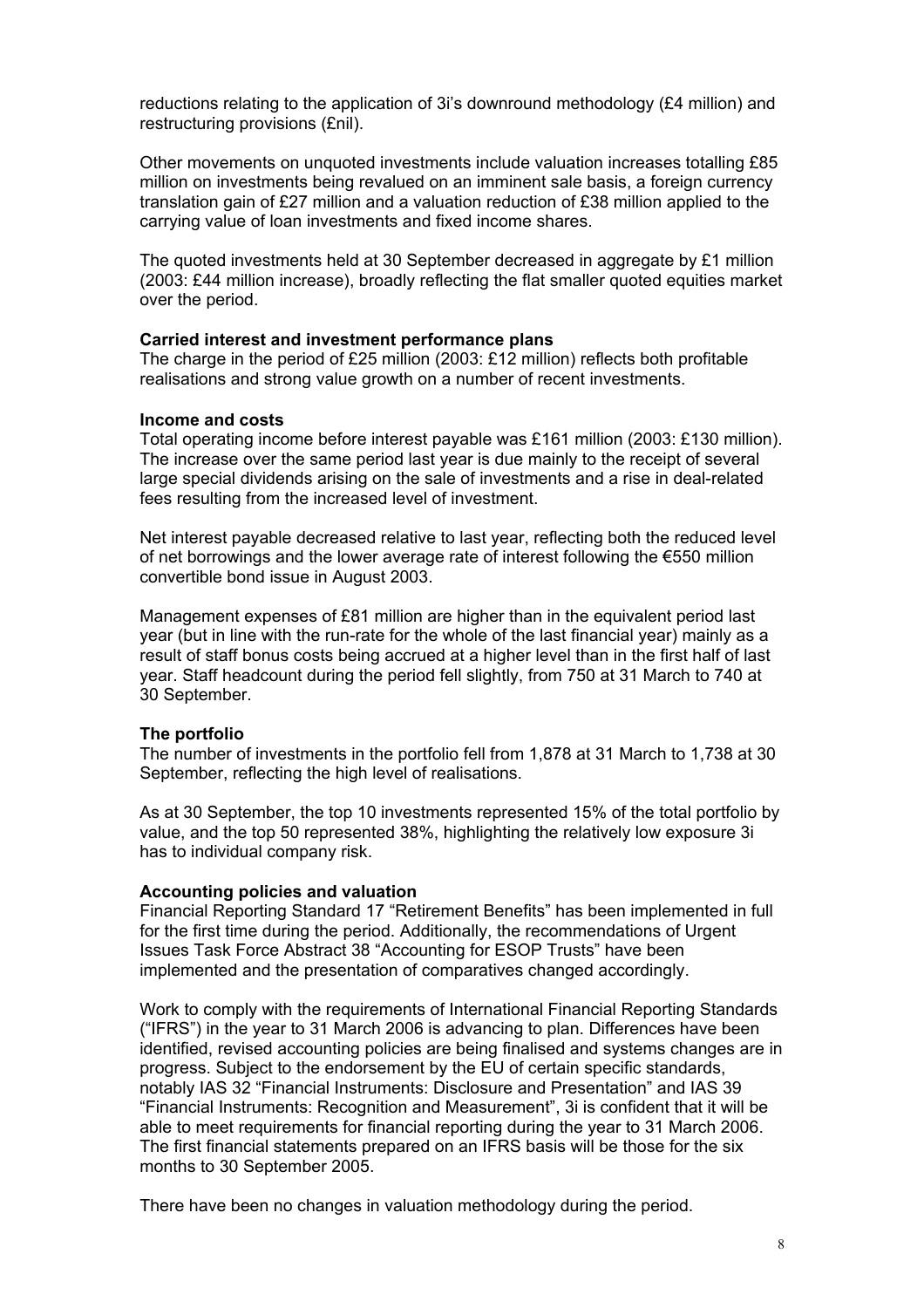#### **Cash flows and capital structure**

Net cash inflow for the period was £64 million. Net borrowings at 30 September were £901 million, down from £936 million at 31 March. Gearing at 30 September was 26%, compared with 29% at 31 March.

There were no significant changes in 3i's capital structure during the period.

Since 30 September, 3i has adopted a new hedging policy, which will be implemented over the next 12 months. The policy is designed to eliminate, as far as possible, the exposure of assets denominated in foreign currencies to movements in the exchange rates between sterling and the respective currencies. Foreign currency borrowings and swaps will be used to effect the hedges.

#### **Outlook**

Since the start of October, the pipelines for new investments and exits have been at reasonably good levels. Economic conditions remain broadly supportive, despite some uncertainty surrounding the outlook for the global economy, both the listed equity and M&A markets are showing signs of activity.

We remain positive about the prospects for the second half of the year.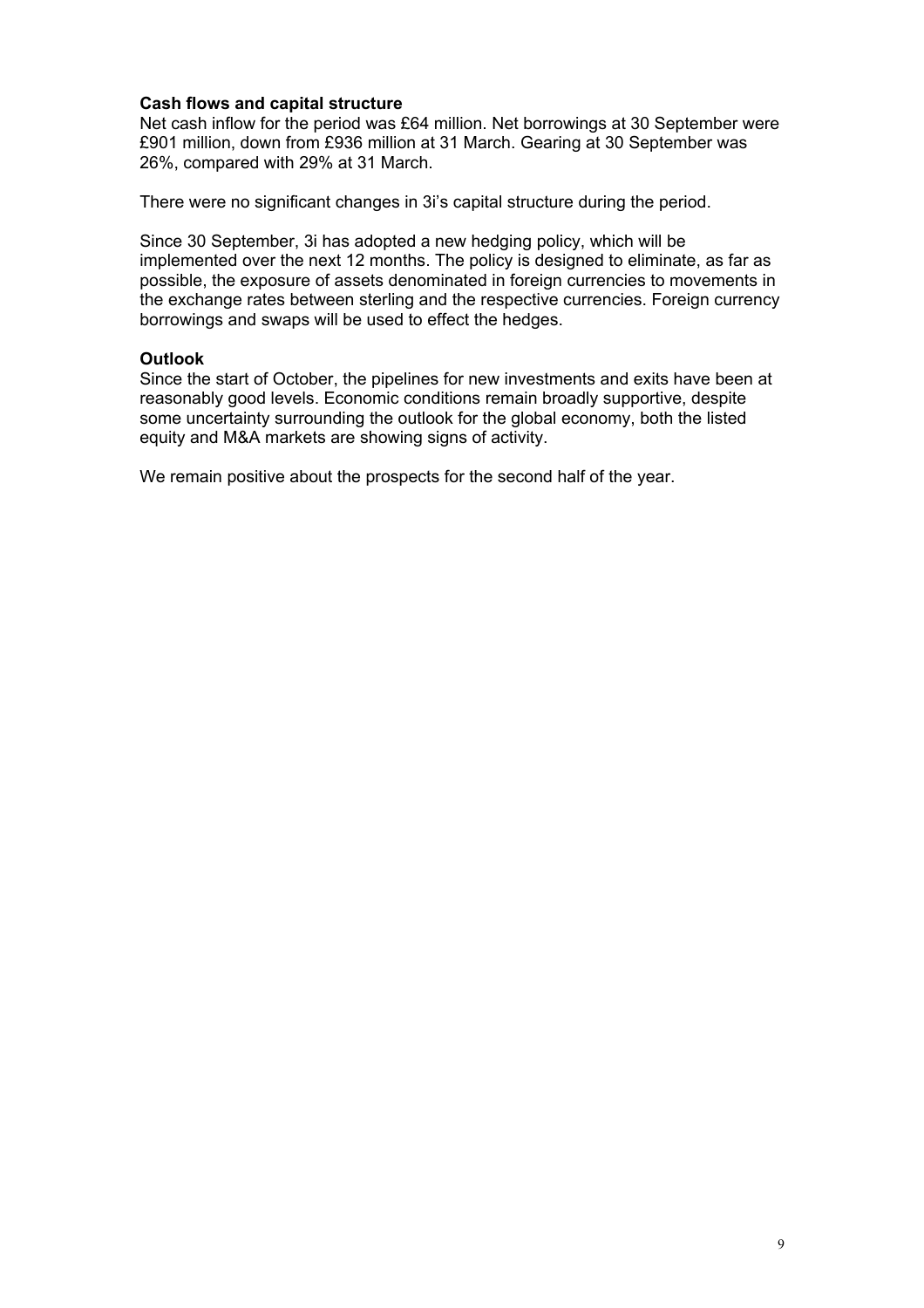# Consolidated statement of total return

for the six months to 30 September 2004

|                                               |         | 6 months to 30 September 2004 |             |         | 6 months to 30 September 2003 |             |         | 12 months to 31 March 2004 |           |  |
|-----------------------------------------------|---------|-------------------------------|-------------|---------|-------------------------------|-------------|---------|----------------------------|-----------|--|
|                                               |         |                               |             |         | (as restated)*                |             |         | (as restated)*             |           |  |
|                                               |         |                               | (unaudited) |         |                               | (unaudited) |         |                            | (audited) |  |
|                                               | Revenue | Capital                       | Total       | Revenue | Capital                       | Total       | Revenue | Capital                    | Total     |  |
|                                               | £m      | £m                            | £m          | £m      | £m                            | £m          | £m      | £m                         | £m        |  |
| Capital profits                               |         |                               |             |         |                               |             |         |                            |           |  |
| Realised profits on                           |         |                               |             |         |                               |             |         |                            |           |  |
| disposal of investments<br>Unrealised profits |         | 95                            | 95          |         | 134                           | 134         |         | 228                        | 228       |  |
| on revaluation of                             |         |                               |             |         |                               |             |         |                            |           |  |
| investments                                   |         | 118                           | 118         |         | 222                           | 222         |         | 336                        | 336       |  |
|                                               |         | 213                           | 213         |         | 356                           | 356         |         | 564                        | 564       |  |
| Carried interest and                          |         |                               |             |         |                               |             |         |                            |           |  |
| investment performance                        |         |                               |             |         |                               |             |         |                            |           |  |
| plans                                         |         | (25)                          | (25)        |         | (12)                          | (12)        |         | (40)                       | (40)      |  |
|                                               |         | 188                           | 188         |         | 344                           | 344         |         | 524                        | 524       |  |
| Total operating income                        |         |                               |             |         |                               |             |         |                            |           |  |
| before interest payable                       | 146     | 15                            | 161         | 130     | $\centerdot$                  | 130         | 262     | 5                          | 267       |  |
| Interest payable                              | (27)    | (15)                          | (42)        | (27)    | (23)                          | (50)        | (51)    | (42)                       | (93)      |  |
|                                               | 119     | 188                           | 307         | 103     | 321                           | 424         | 211     | 487                        | 698       |  |
| Administrative expenses                       | (36)    | (45)                          | (81)        | (30)    | (40)                          | (70)        | (72)    | (91)                       | (163)     |  |
| Other finance income/(costs)                  |         |                               |             |         |                               |             |         |                            |           |  |
| on pension plan                               | 1       |                               | 1           | (2)     |                               | (2)         | (3)     |                            | (3)       |  |
| Actuarial gains/(losses) on                   |         | 3                             | 3           |         | 10                            | 10          |         | (4)                        |           |  |
| pension plan<br>Return before tax and         |         |                               |             |         |                               |             |         |                            | (4)       |  |
| currency translation                          |         |                               |             |         |                               |             |         |                            |           |  |
| adjustment                                    | 84      | 146                           | 230         | 71      | 291                           | 362         | 136     | 392                        | 528       |  |
| Tax                                           | (14)    | 12                            | (2)         | (9)     | 8                             | (1)         | (29)    | 25                         | (4)       |  |
| Return for the period                         |         |                               |             |         |                               |             |         |                            |           |  |
| before currency                               |         |                               |             |         |                               |             |         |                            |           |  |
| translation adjustment                        | 70      | 158                           | 228         | 62      | 299                           | 361         | 107     | 417                        | 524       |  |
| Currency translation<br>adjustment            | 1       | $\overline{2}$                | 3           | 12      | (6)                           | 6           | 24      | (24)                       |           |  |
|                                               |         |                               |             |         |                               |             |         |                            |           |  |
| <b>Total return</b>                           | 71      | 160                           | 231         | 74      | 293                           | 367         | 131     | 393                        | 524       |  |
| Total return per share                        |         |                               |             |         |                               |             |         |                            |           |  |
| Basic (pence)                                 | 11.7p   | 26.5p                         | 38.2p       | 12.3p   | 48.7p                         | 61.0p       | 21.8p   | 65.2p                      | 87.0p     |  |
| Diluted (pence)                               | 11.3p   | 25.6p                         | 36.9p       | 12.1p   | 48.1p                         | 60.2p       | 21.2p   | 63.8p                      | 85.0p     |  |
|                                               |         |                               |             |         |                               |             |         |                            |           |  |

#### Movement in shareholders' funds for the six months to 30 September 2004

| <b>POLITIC SIX HIGHLIS to SO OCDICITION ZOOT</b> |              |                |                |
|--------------------------------------------------|--------------|----------------|----------------|
|                                                  | 6 months to  | 6 months to    | 12 months to   |
|                                                  | 30 September | 30 September   | 31 March       |
|                                                  | 2004         | 2003           | 2004           |
|                                                  |              | (as restated)* | (as restated)* |
|                                                  | (unaudited)  | (unaudited)    | (audited)      |
|                                                  | £m           | £m             | £m             |
| Opening balance                                  | 3,395        | 2,936          | 2,936          |
| Prior year adjustment                            | (165)        | (147)          | (147)          |
| Opening balance as restated                      | 3,230        | 2,789          | 2,789          |
| Revenue return                                   | 71           | 74             | 131            |
| Capital return                                   | 160          | 293            | 393            |
| Total return                                     | 231          | 367            | 524            |
| <b>Dividends</b>                                 | (32)         | (31)           | (84)           |
| Proceeds of issues of shares                     | 2            | 6              | 12             |
| Own shares                                       | 5            | (5)            | (11)           |
| Movement in the period                           | 206          | 337            | 441            |
| Closing balance                                  | 3,436        | 3,126          | 3,230          |
|                                                  |              |                |                |

\*As restated to reflect the adoption of FRS 17 – Retirement Benefits and UITF 38 – Accounting for ESOP Trusts. See Basis of preparation.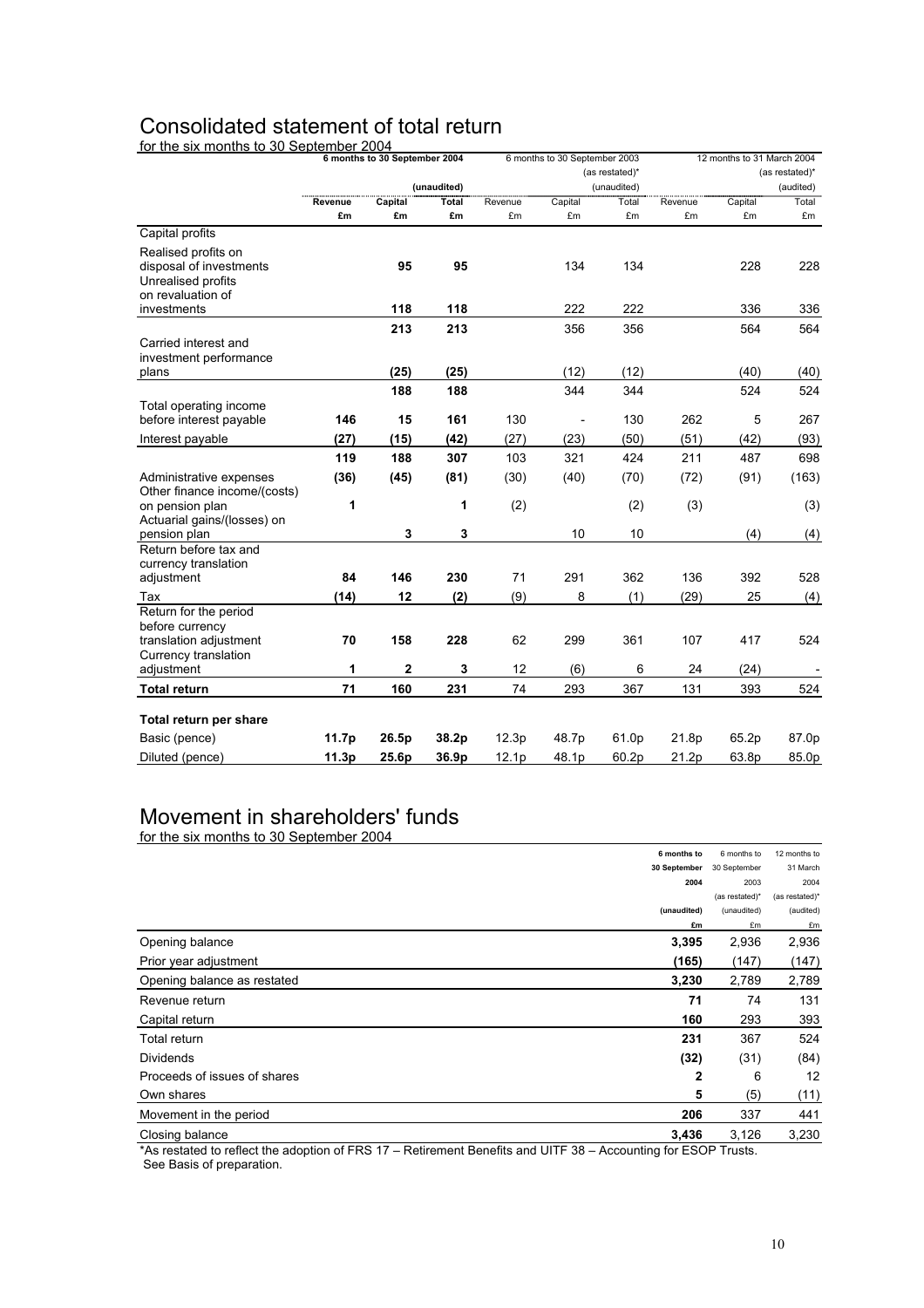### Consolidated revenue statement

for the six months to 30 September 2004

|                                                                                                                                   | 6 months to  | 6 months to                   | 12 months to                |
|-----------------------------------------------------------------------------------------------------------------------------------|--------------|-------------------------------|-----------------------------|
|                                                                                                                                   | 30 September | 30 September                  | 31 March                    |
|                                                                                                                                   | 2004         | 2003                          | 2004                        |
|                                                                                                                                   | (unaudited)  | (as restated)*<br>(unaudited) | (as restated)*<br>(audited) |
|                                                                                                                                   | £m           | £m                            | £m                          |
| Interest receivable on loan investments                                                                                           | 51           | 43                            | 84                          |
| Fixed rate dividends                                                                                                              | 3            | 4                             | 8                           |
| Other interest receivable and similar income                                                                                      | 21           | 17                            | 33                          |
| Interest payable                                                                                                                  | (27)         | (27)                          | (51)                        |
| Net interest income                                                                                                               | 48           | 37                            | 74                          |
| Dividend income from equity shares                                                                                                | 53           | 45                            | 94                          |
| Share of net losses of joint ventures                                                                                             |              |                               | (1)                         |
| Fees receivable                                                                                                                   | 18           | 21                            | 43                          |
| Other operating income                                                                                                            |              |                               | 1                           |
| Total operating income                                                                                                            | 119          | 103                           | 211                         |
| Administrative expenses and depreciation                                                                                          | (36)         | (30)                          | (72)                        |
| Other finance income/(costs) on pension plan                                                                                      | 1            | (2)                           | (3)                         |
| Profit on ordinary activities before tax                                                                                          | 84           | 71                            | 136                         |
| Tax on profit on ordinary activities                                                                                              | (14)         | (9)                           | (29)                        |
| Profit for the period                                                                                                             | 70           | 62                            | 107                         |
| <b>Dividends</b>                                                                                                                  |              |                               |                             |
| Interim (5.3p per share proposed, 2004: 5.1p per share paid)                                                                      | (32)         | (31)                          | (31)                        |
| Final (2004: 8.9p per share paid)                                                                                                 |              |                               | (53)                        |
| Profit retained for the period                                                                                                    | 38           | 31                            | 23                          |
|                                                                                                                                   |              |                               |                             |
| Dividends per share (pence)                                                                                                       | 5.3p         | 5.1 <sub>p</sub>              | 14.0p                       |
| Earnings per share                                                                                                                |              |                               |                             |
| Basic (pence)                                                                                                                     | 11.6p        | 10.3p                         | 17.8p                       |
|                                                                                                                                   |              |                               |                             |
| Diluted (pence)<br>*As restated to reflect the adoption of FRS 17 - Retirement Benefits and UITF 38 - Accounting for ESOP Trusts. | 11.2p        | 10.2 <sub>p</sub>             | 17.3p                       |

See Basis of preparation.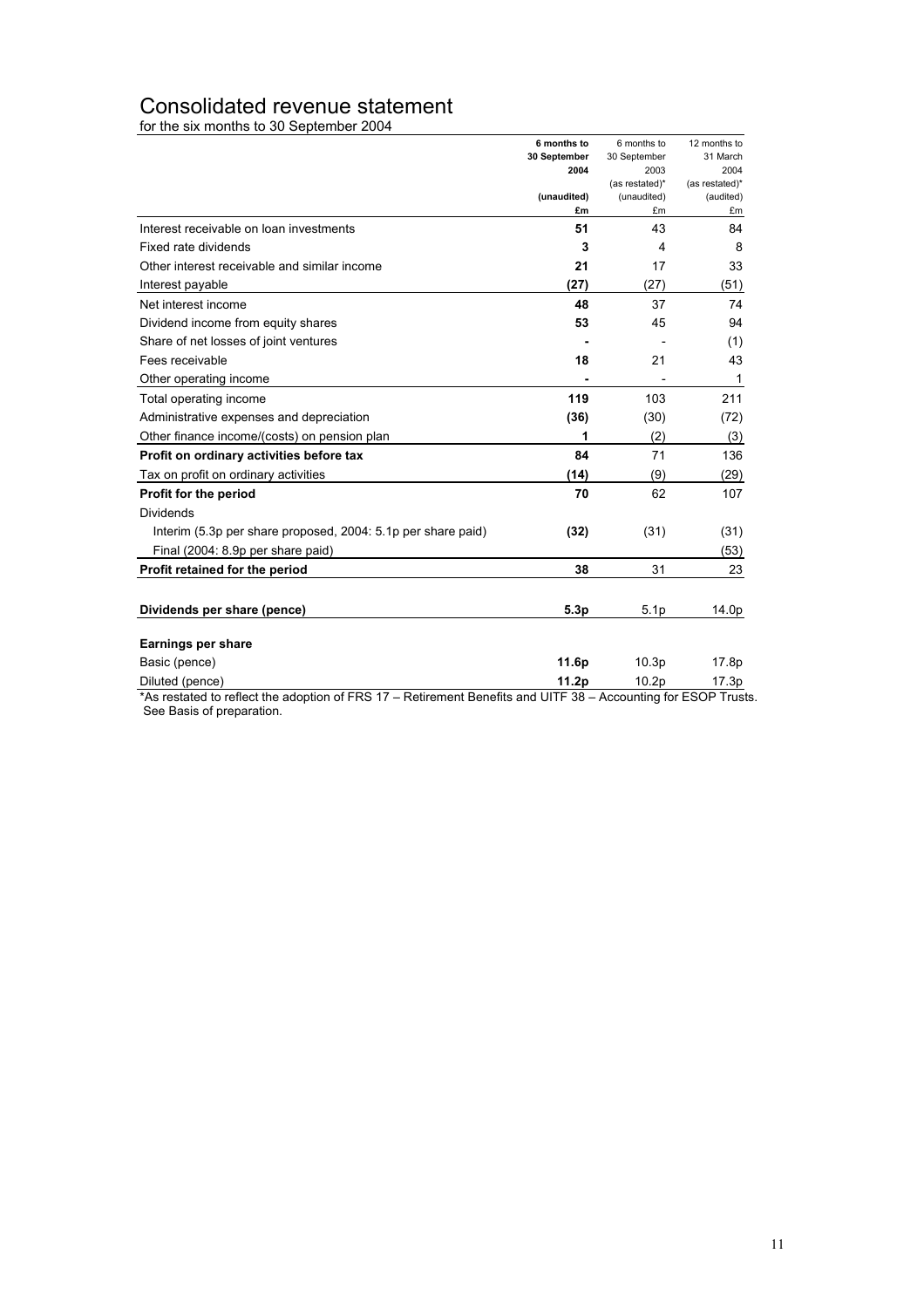## Consolidated balance sheet

as at 30 September 2004

| 2004<br>2004<br>2003<br>(as restated)*<br>(as restated)*<br>(unaudited)<br>(unaudited)<br>(audited)<br><b>Assets</b><br>£m<br>£m<br>£m<br>£m<br>£m<br>£m<br>1<br>Treasury bills and other eligible bills<br>1<br>$\mathbf{1}$<br>800<br>Loans and advances to banks<br>718<br>534<br>225<br>218<br>284<br>Debt securities held for treasury purposes<br>Debt securities and other fixed income<br>securities held as financial fixed asset<br>investments<br>1,408<br>1,229<br>1,312<br>Loan investments<br>124<br>199<br>150<br>Fixed income shares<br>Equity shares<br>Listed<br>227<br>225<br>168<br>Unlisted<br>2,619<br>2,410<br>2,639<br>4,378<br>4,006<br>4,326<br>Interests in joint ventures<br>Share of gross assets<br>51<br>116<br>80<br>(22)<br>(85)<br>(53)<br>Share of gross liabilities<br>27<br>29<br>31<br>40<br>Tangible fixed assets<br>39<br>43<br>Other assets<br>160<br>151<br>118<br>5,550<br>5,250<br><b>Total assets</b><br>5,330<br>Liabilities<br>213<br>290<br>Deposits by banks<br>215<br>1,207<br>1,103<br>Debt securities in issue<br>1,128<br>Convertible bonds<br>377<br>384<br>367<br>Other liabilities<br>249<br>217<br>262<br>49<br>45<br>Subordinated liabilities<br>48<br>Defined benefit liabilities<br>20<br>81<br>83<br>2,114<br>2,124<br>2,100<br>306<br>Called up share capital<br>307<br>307<br>361<br>354<br>359<br>Share premium account<br>1<br>Capital redemption reserve<br>1<br>1<br>2,386<br>2,126<br>2,226<br>Capital reserve<br>431<br>388<br>392<br>Revenue reserve<br>(50)<br>(49)<br>Own shares<br>(55)<br><b>Equity shareholders' funds</b><br>3,436<br>3,126<br>3,230<br><b>Total liabilities</b><br>5,550<br>5,250<br>5,330<br>Net asset value per share<br>568p<br>Basic (pence)<br>518p<br>535p<br>Diluted (pence)<br>568p<br>518p<br>535p<br>*As restated to reflect the adoption of EDS<br>17<br><b>Dotiromont</b><br><b>Ponofite and LUTE</b><br>ccounting for ESOD.<br>Tructo |  | 30 September<br>30 September |  |  | 31 March |  |  |
|-------------------------------------------------------------------------------------------------------------------------------------------------------------------------------------------------------------------------------------------------------------------------------------------------------------------------------------------------------------------------------------------------------------------------------------------------------------------------------------------------------------------------------------------------------------------------------------------------------------------------------------------------------------------------------------------------------------------------------------------------------------------------------------------------------------------------------------------------------------------------------------------------------------------------------------------------------------------------------------------------------------------------------------------------------------------------------------------------------------------------------------------------------------------------------------------------------------------------------------------------------------------------------------------------------------------------------------------------------------------------------------------------------------------------------------------------------------------------------------------------------------------------------------------------------------------------------------------------------------------------------------------------------------------------------------------------------------------------------------------------------------------------------------------------------------------------------------------------------------------------------------------------------------------------------------------------|--|------------------------------|--|--|----------|--|--|
|                                                                                                                                                                                                                                                                                                                                                                                                                                                                                                                                                                                                                                                                                                                                                                                                                                                                                                                                                                                                                                                                                                                                                                                                                                                                                                                                                                                                                                                                                                                                                                                                                                                                                                                                                                                                                                                                                                                                                 |  |                              |  |  |          |  |  |
|                                                                                                                                                                                                                                                                                                                                                                                                                                                                                                                                                                                                                                                                                                                                                                                                                                                                                                                                                                                                                                                                                                                                                                                                                                                                                                                                                                                                                                                                                                                                                                                                                                                                                                                                                                                                                                                                                                                                                 |  |                              |  |  |          |  |  |
|                                                                                                                                                                                                                                                                                                                                                                                                                                                                                                                                                                                                                                                                                                                                                                                                                                                                                                                                                                                                                                                                                                                                                                                                                                                                                                                                                                                                                                                                                                                                                                                                                                                                                                                                                                                                                                                                                                                                                 |  |                              |  |  |          |  |  |
|                                                                                                                                                                                                                                                                                                                                                                                                                                                                                                                                                                                                                                                                                                                                                                                                                                                                                                                                                                                                                                                                                                                                                                                                                                                                                                                                                                                                                                                                                                                                                                                                                                                                                                                                                                                                                                                                                                                                                 |  |                              |  |  |          |  |  |
|                                                                                                                                                                                                                                                                                                                                                                                                                                                                                                                                                                                                                                                                                                                                                                                                                                                                                                                                                                                                                                                                                                                                                                                                                                                                                                                                                                                                                                                                                                                                                                                                                                                                                                                                                                                                                                                                                                                                                 |  |                              |  |  |          |  |  |
|                                                                                                                                                                                                                                                                                                                                                                                                                                                                                                                                                                                                                                                                                                                                                                                                                                                                                                                                                                                                                                                                                                                                                                                                                                                                                                                                                                                                                                                                                                                                                                                                                                                                                                                                                                                                                                                                                                                                                 |  |                              |  |  |          |  |  |
|                                                                                                                                                                                                                                                                                                                                                                                                                                                                                                                                                                                                                                                                                                                                                                                                                                                                                                                                                                                                                                                                                                                                                                                                                                                                                                                                                                                                                                                                                                                                                                                                                                                                                                                                                                                                                                                                                                                                                 |  |                              |  |  |          |  |  |
|                                                                                                                                                                                                                                                                                                                                                                                                                                                                                                                                                                                                                                                                                                                                                                                                                                                                                                                                                                                                                                                                                                                                                                                                                                                                                                                                                                                                                                                                                                                                                                                                                                                                                                                                                                                                                                                                                                                                                 |  |                              |  |  |          |  |  |
|                                                                                                                                                                                                                                                                                                                                                                                                                                                                                                                                                                                                                                                                                                                                                                                                                                                                                                                                                                                                                                                                                                                                                                                                                                                                                                                                                                                                                                                                                                                                                                                                                                                                                                                                                                                                                                                                                                                                                 |  |                              |  |  |          |  |  |
|                                                                                                                                                                                                                                                                                                                                                                                                                                                                                                                                                                                                                                                                                                                                                                                                                                                                                                                                                                                                                                                                                                                                                                                                                                                                                                                                                                                                                                                                                                                                                                                                                                                                                                                                                                                                                                                                                                                                                 |  |                              |  |  |          |  |  |
|                                                                                                                                                                                                                                                                                                                                                                                                                                                                                                                                                                                                                                                                                                                                                                                                                                                                                                                                                                                                                                                                                                                                                                                                                                                                                                                                                                                                                                                                                                                                                                                                                                                                                                                                                                                                                                                                                                                                                 |  |                              |  |  |          |  |  |
|                                                                                                                                                                                                                                                                                                                                                                                                                                                                                                                                                                                                                                                                                                                                                                                                                                                                                                                                                                                                                                                                                                                                                                                                                                                                                                                                                                                                                                                                                                                                                                                                                                                                                                                                                                                                                                                                                                                                                 |  |                              |  |  |          |  |  |
|                                                                                                                                                                                                                                                                                                                                                                                                                                                                                                                                                                                                                                                                                                                                                                                                                                                                                                                                                                                                                                                                                                                                                                                                                                                                                                                                                                                                                                                                                                                                                                                                                                                                                                                                                                                                                                                                                                                                                 |  |                              |  |  |          |  |  |
|                                                                                                                                                                                                                                                                                                                                                                                                                                                                                                                                                                                                                                                                                                                                                                                                                                                                                                                                                                                                                                                                                                                                                                                                                                                                                                                                                                                                                                                                                                                                                                                                                                                                                                                                                                                                                                                                                                                                                 |  |                              |  |  |          |  |  |
|                                                                                                                                                                                                                                                                                                                                                                                                                                                                                                                                                                                                                                                                                                                                                                                                                                                                                                                                                                                                                                                                                                                                                                                                                                                                                                                                                                                                                                                                                                                                                                                                                                                                                                                                                                                                                                                                                                                                                 |  |                              |  |  |          |  |  |
|                                                                                                                                                                                                                                                                                                                                                                                                                                                                                                                                                                                                                                                                                                                                                                                                                                                                                                                                                                                                                                                                                                                                                                                                                                                                                                                                                                                                                                                                                                                                                                                                                                                                                                                                                                                                                                                                                                                                                 |  |                              |  |  |          |  |  |
|                                                                                                                                                                                                                                                                                                                                                                                                                                                                                                                                                                                                                                                                                                                                                                                                                                                                                                                                                                                                                                                                                                                                                                                                                                                                                                                                                                                                                                                                                                                                                                                                                                                                                                                                                                                                                                                                                                                                                 |  |                              |  |  |          |  |  |
|                                                                                                                                                                                                                                                                                                                                                                                                                                                                                                                                                                                                                                                                                                                                                                                                                                                                                                                                                                                                                                                                                                                                                                                                                                                                                                                                                                                                                                                                                                                                                                                                                                                                                                                                                                                                                                                                                                                                                 |  |                              |  |  |          |  |  |
|                                                                                                                                                                                                                                                                                                                                                                                                                                                                                                                                                                                                                                                                                                                                                                                                                                                                                                                                                                                                                                                                                                                                                                                                                                                                                                                                                                                                                                                                                                                                                                                                                                                                                                                                                                                                                                                                                                                                                 |  |                              |  |  |          |  |  |
|                                                                                                                                                                                                                                                                                                                                                                                                                                                                                                                                                                                                                                                                                                                                                                                                                                                                                                                                                                                                                                                                                                                                                                                                                                                                                                                                                                                                                                                                                                                                                                                                                                                                                                                                                                                                                                                                                                                                                 |  |                              |  |  |          |  |  |
|                                                                                                                                                                                                                                                                                                                                                                                                                                                                                                                                                                                                                                                                                                                                                                                                                                                                                                                                                                                                                                                                                                                                                                                                                                                                                                                                                                                                                                                                                                                                                                                                                                                                                                                                                                                                                                                                                                                                                 |  |                              |  |  |          |  |  |
|                                                                                                                                                                                                                                                                                                                                                                                                                                                                                                                                                                                                                                                                                                                                                                                                                                                                                                                                                                                                                                                                                                                                                                                                                                                                                                                                                                                                                                                                                                                                                                                                                                                                                                                                                                                                                                                                                                                                                 |  |                              |  |  |          |  |  |
|                                                                                                                                                                                                                                                                                                                                                                                                                                                                                                                                                                                                                                                                                                                                                                                                                                                                                                                                                                                                                                                                                                                                                                                                                                                                                                                                                                                                                                                                                                                                                                                                                                                                                                                                                                                                                                                                                                                                                 |  |                              |  |  |          |  |  |
|                                                                                                                                                                                                                                                                                                                                                                                                                                                                                                                                                                                                                                                                                                                                                                                                                                                                                                                                                                                                                                                                                                                                                                                                                                                                                                                                                                                                                                                                                                                                                                                                                                                                                                                                                                                                                                                                                                                                                 |  |                              |  |  |          |  |  |
|                                                                                                                                                                                                                                                                                                                                                                                                                                                                                                                                                                                                                                                                                                                                                                                                                                                                                                                                                                                                                                                                                                                                                                                                                                                                                                                                                                                                                                                                                                                                                                                                                                                                                                                                                                                                                                                                                                                                                 |  |                              |  |  |          |  |  |
|                                                                                                                                                                                                                                                                                                                                                                                                                                                                                                                                                                                                                                                                                                                                                                                                                                                                                                                                                                                                                                                                                                                                                                                                                                                                                                                                                                                                                                                                                                                                                                                                                                                                                                                                                                                                                                                                                                                                                 |  |                              |  |  |          |  |  |
|                                                                                                                                                                                                                                                                                                                                                                                                                                                                                                                                                                                                                                                                                                                                                                                                                                                                                                                                                                                                                                                                                                                                                                                                                                                                                                                                                                                                                                                                                                                                                                                                                                                                                                                                                                                                                                                                                                                                                 |  |                              |  |  |          |  |  |
|                                                                                                                                                                                                                                                                                                                                                                                                                                                                                                                                                                                                                                                                                                                                                                                                                                                                                                                                                                                                                                                                                                                                                                                                                                                                                                                                                                                                                                                                                                                                                                                                                                                                                                                                                                                                                                                                                                                                                 |  |                              |  |  |          |  |  |
|                                                                                                                                                                                                                                                                                                                                                                                                                                                                                                                                                                                                                                                                                                                                                                                                                                                                                                                                                                                                                                                                                                                                                                                                                                                                                                                                                                                                                                                                                                                                                                                                                                                                                                                                                                                                                                                                                                                                                 |  |                              |  |  |          |  |  |
|                                                                                                                                                                                                                                                                                                                                                                                                                                                                                                                                                                                                                                                                                                                                                                                                                                                                                                                                                                                                                                                                                                                                                                                                                                                                                                                                                                                                                                                                                                                                                                                                                                                                                                                                                                                                                                                                                                                                                 |  |                              |  |  |          |  |  |
|                                                                                                                                                                                                                                                                                                                                                                                                                                                                                                                                                                                                                                                                                                                                                                                                                                                                                                                                                                                                                                                                                                                                                                                                                                                                                                                                                                                                                                                                                                                                                                                                                                                                                                                                                                                                                                                                                                                                                 |  |                              |  |  |          |  |  |
|                                                                                                                                                                                                                                                                                                                                                                                                                                                                                                                                                                                                                                                                                                                                                                                                                                                                                                                                                                                                                                                                                                                                                                                                                                                                                                                                                                                                                                                                                                                                                                                                                                                                                                                                                                                                                                                                                                                                                 |  |                              |  |  |          |  |  |
|                                                                                                                                                                                                                                                                                                                                                                                                                                                                                                                                                                                                                                                                                                                                                                                                                                                                                                                                                                                                                                                                                                                                                                                                                                                                                                                                                                                                                                                                                                                                                                                                                                                                                                                                                                                                                                                                                                                                                 |  |                              |  |  |          |  |  |
|                                                                                                                                                                                                                                                                                                                                                                                                                                                                                                                                                                                                                                                                                                                                                                                                                                                                                                                                                                                                                                                                                                                                                                                                                                                                                                                                                                                                                                                                                                                                                                                                                                                                                                                                                                                                                                                                                                                                                 |  |                              |  |  |          |  |  |
|                                                                                                                                                                                                                                                                                                                                                                                                                                                                                                                                                                                                                                                                                                                                                                                                                                                                                                                                                                                                                                                                                                                                                                                                                                                                                                                                                                                                                                                                                                                                                                                                                                                                                                                                                                                                                                                                                                                                                 |  |                              |  |  |          |  |  |
|                                                                                                                                                                                                                                                                                                                                                                                                                                                                                                                                                                                                                                                                                                                                                                                                                                                                                                                                                                                                                                                                                                                                                                                                                                                                                                                                                                                                                                                                                                                                                                                                                                                                                                                                                                                                                                                                                                                                                 |  |                              |  |  |          |  |  |
|                                                                                                                                                                                                                                                                                                                                                                                                                                                                                                                                                                                                                                                                                                                                                                                                                                                                                                                                                                                                                                                                                                                                                                                                                                                                                                                                                                                                                                                                                                                                                                                                                                                                                                                                                                                                                                                                                                                                                 |  |                              |  |  |          |  |  |
|                                                                                                                                                                                                                                                                                                                                                                                                                                                                                                                                                                                                                                                                                                                                                                                                                                                                                                                                                                                                                                                                                                                                                                                                                                                                                                                                                                                                                                                                                                                                                                                                                                                                                                                                                                                                                                                                                                                                                 |  |                              |  |  |          |  |  |
|                                                                                                                                                                                                                                                                                                                                                                                                                                                                                                                                                                                                                                                                                                                                                                                                                                                                                                                                                                                                                                                                                                                                                                                                                                                                                                                                                                                                                                                                                                                                                                                                                                                                                                                                                                                                                                                                                                                                                 |  |                              |  |  |          |  |  |
|                                                                                                                                                                                                                                                                                                                                                                                                                                                                                                                                                                                                                                                                                                                                                                                                                                                                                                                                                                                                                                                                                                                                                                                                                                                                                                                                                                                                                                                                                                                                                                                                                                                                                                                                                                                                                                                                                                                                                 |  |                              |  |  |          |  |  |

\*As restated to reflect the adoption of FRS 17 – Retirement Benefits and UITF 38 – Accounting for ESOP Trusts. See Basis of preparation.

Approved by the Board 3 November 2004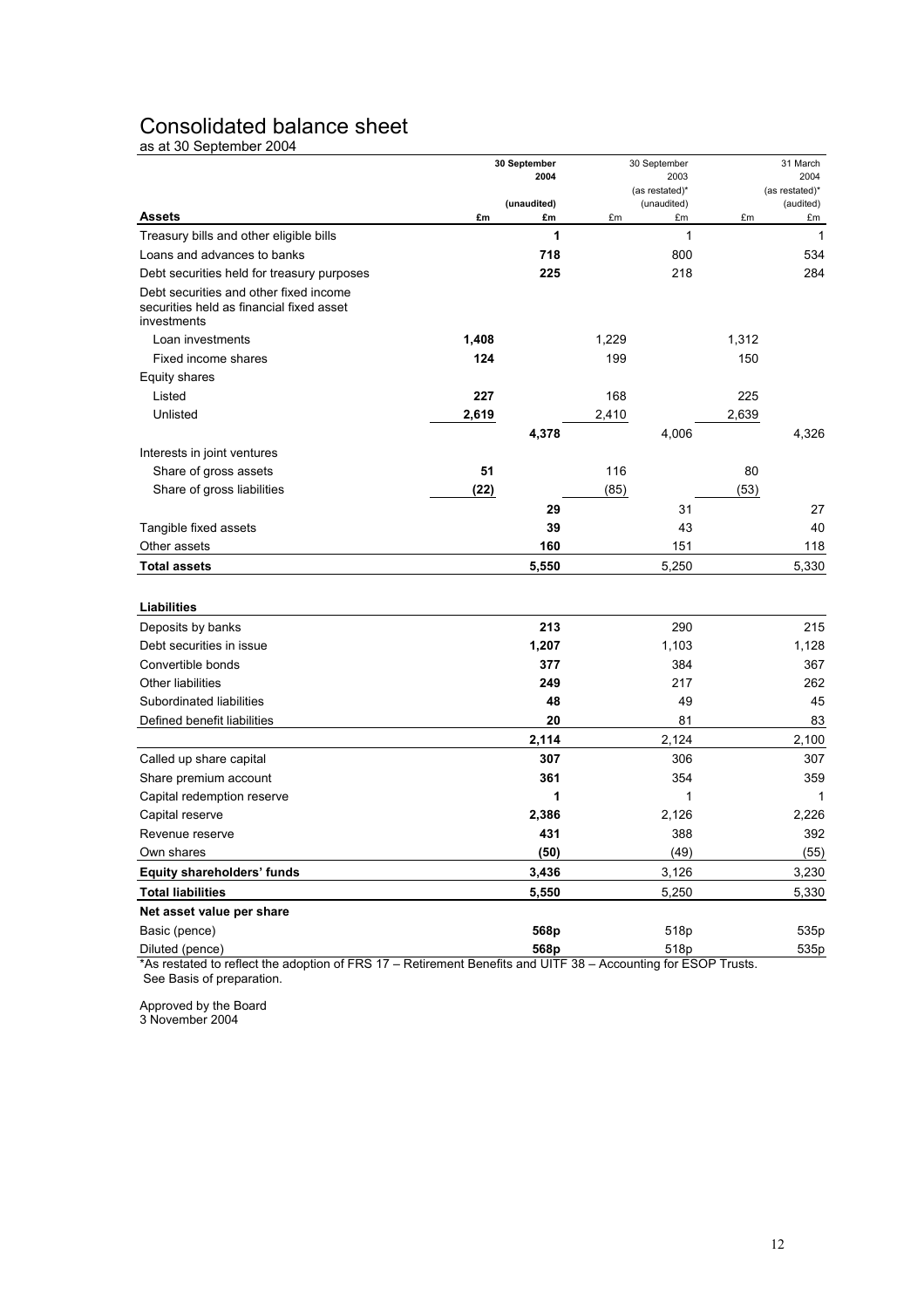### Consolidated cash flow statement

for the six months to 30 September 2004

|                                                                                            | 6 months to          | 6 months to          | 12 months to     |
|--------------------------------------------------------------------------------------------|----------------------|----------------------|------------------|
|                                                                                            | 30 September<br>2004 | 30 September<br>2003 | 31 March<br>2004 |
|                                                                                            |                      | (as restated)*       | (as restated)*   |
|                                                                                            | (unaudited)<br>£m    | (unaudited)<br>£m    | (audited)<br>£m  |
| <b>Operating activities</b>                                                                |                      |                      |                  |
| Interest received and similar income arising from debt securities                          |                      |                      |                  |
| and other fixed income securities held as financial fixed asset                            |                      |                      |                  |
| investments                                                                                | 26                   | 29                   | 66               |
| Other interest received and similar income                                                 | 20                   | 17                   | 35               |
| Dividends received from equity shares                                                      | 53                   | 45                   | 93               |
| Fees and other net cash receipts<br>- revenue                                              | 18                   | 20                   | 41               |
| - capital                                                                                  | 15                   |                      | 5                |
| Administrative expenses paid<br>- revenue                                                  | (55)                 | (40)                 | (53)             |
| - capital                                                                                  | (45)                 | (40)                 | (91)             |
| Additional pension contributions                                                           | (60)                 |                      | (13)             |
| Net cash flow from operating activities                                                    | (28)                 | 31                   | 83               |
|                                                                                            |                      |                      |                  |
| Returns on investment and servicing of finance<br>Interest paid on borrowings<br>- revenue |                      |                      |                  |
| - capital                                                                                  | (22)                 | (31)                 | (59)             |
|                                                                                            | (15)                 | (23)                 | (42)             |
| Net cash flow from returns on investments and servicing of finance                         | (37)                 | (54)                 | (101)            |
| <b>Taxation paid</b>                                                                       | (1)                  | (2)                  | (2)              |
|                                                                                            |                      |                      |                  |
| Capital expenditure and financial investment                                               |                      |                      |                  |
| Investment in equity shares, fixed income shares and loans                                 | (426)                | (194)                | (756)            |
| Sale, repayment or redemption of equity shares, fixed income                               |                      |                      |                  |
| shares and loan investments                                                                | 605                  | 501                  | 913              |
| Purchase of tangible fixed assets                                                          | (2)                  | (1)                  | (2)              |
| Sale of tangible fixed assets                                                              |                      | 1                    | 1                |
| Net cash flow from capital expenditure and financial investment                            | 177                  | 307                  | 156              |
| <b>Acquisitions and disposals</b>                                                          |                      |                      |                  |
| Investment in joint ventures                                                               |                      |                      | (25)             |
| Divestment or repayment of interests in joint ventures                                     | 5                    |                      | 25               |
| Net cash flow from acquisitions and disposals                                              | 5                    |                      |                  |
|                                                                                            |                      |                      |                  |
| Equity dividends paid                                                                      | (54)                 | (52)                 | (83)             |
| <b>Management of liquid resources</b>                                                      | (146)                | (162)                | (15)             |
| Net cash flow before financing                                                             | (84)                 | 68                   | 38               |
|                                                                                            |                      |                      |                  |
| <b>Financing</b>                                                                           |                      |                      |                  |
| Debt due within one year                                                                   | 50                   | (283)                | (232)            |
| Debt due after more than one year                                                          | 8                    | 265                  | 200              |
| <b>Issues of shares</b>                                                                    | 2                    | 6                    | 12               |
| Own shares                                                                                 |                      | (11)                 | (20)             |
| Net cash flow from financing                                                               | 60                   | (23)                 | (40)             |
| Change in cash                                                                             | (24)                 | 45                   |                  |
|                                                                                            |                      |                      | (2)              |

\*As restated to reflect the adoption of FRS 17 – Retirement Benefits and UITF 38 – Accounting for ESOP Trusts. See Basis of preparation.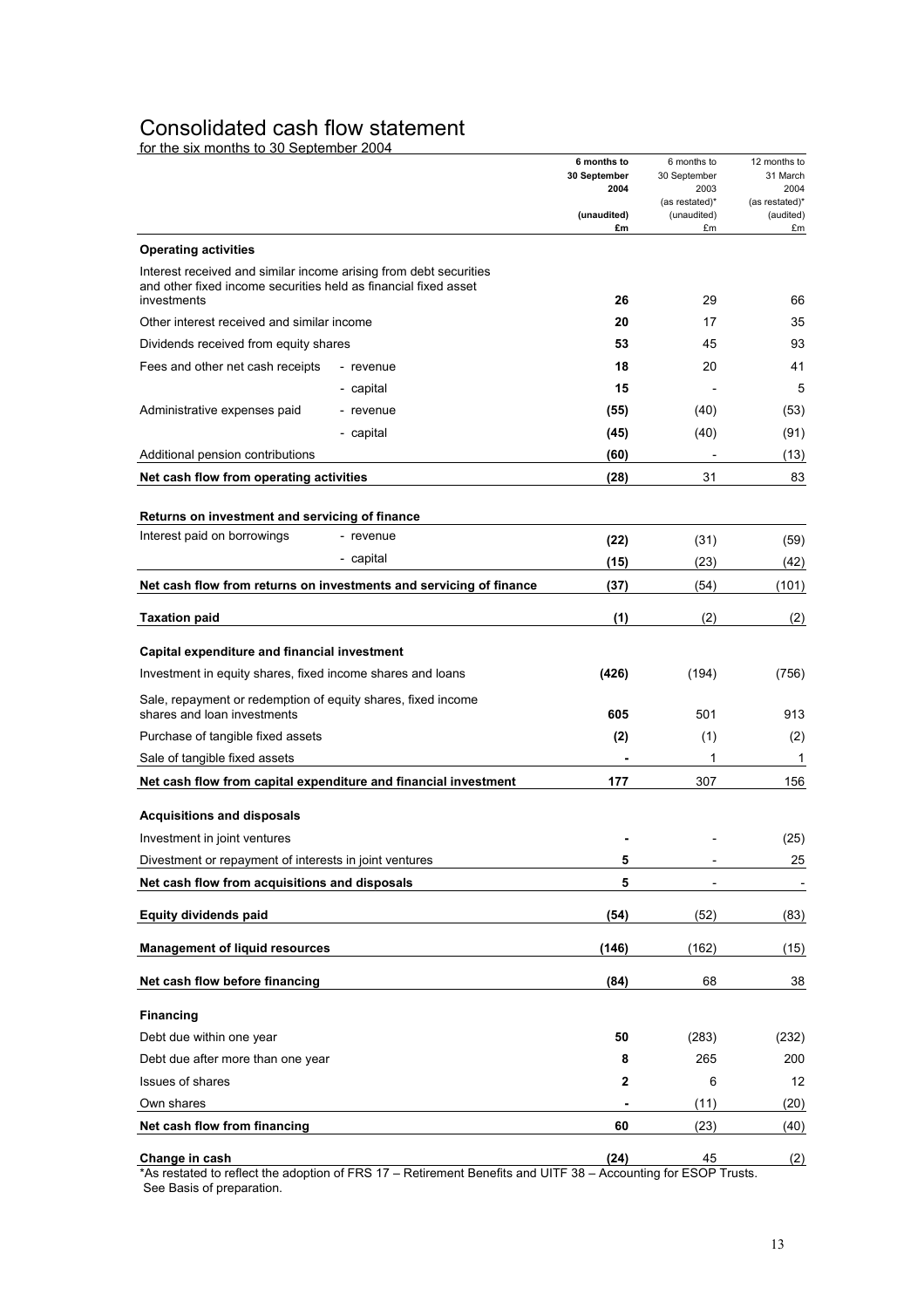## Notes to the financial statements

for the six months to 30 September 2004

**1 Reconciliation of revenue profit before tax to net cash flow from operating activities**

|                                                                  | 6 months to  | 6 months to    | 12 months to   |
|------------------------------------------------------------------|--------------|----------------|----------------|
|                                                                  | 30 September | 30 September   | 31 March       |
|                                                                  | 2004         | 2003           | 2004           |
|                                                                  |              | (as restated)* | (as restated)* |
|                                                                  | (unaudited)  | (unaudited)    | (audited)      |
|                                                                  | £m           | £m             | £m             |
| Revenue profit before tax                                        | 84           | 71             | 136            |
| Fees receivable and deal-related costs accounted for in the      |              |                |                |
| capital reserve                                                  | 15           |                | 5              |
| Administrative expenses allocated to the capital reserve         | (45)         | (40)           | (91)           |
|                                                                  | 54           | 31             | 50             |
| Interest payable - revenue                                       | 27           | 27             | 51             |
|                                                                  | 81           | 58             | 101            |
| Depreciation of equipment and vehicles                           | $\mathbf{2}$ | 3              | 5              |
| Tax on investment income included within income from overseas    |              |                |                |
| companies                                                        |              |                | (1)            |
| Interest received by way of loan notes                           | (16)         | (15)           | (28)           |
| Additional pension contributions                                 | (60)         |                | (13)           |
| Movement in prepayments and accrued income                       | (12)         | (6)            | 3              |
| Movement in accruals and deferred income                         | (21)         | (4)            | 17             |
| Movement in provisions for liabilities and charges               | (2)          | (5)            | (2)            |
| Reversal of losses of joint ventures less distributions received |              |                | 1              |
| Net cash flow from operating activities                          | (28)         | 31             | 83             |

#### **2 Reconciliation of net cash flows to movements in net debt**

|                                               | 6 months to  | 6 months to  | 12 months to |
|-----------------------------------------------|--------------|--------------|--------------|
|                                               | 30 September | 30 September | 31 March     |
|                                               | 2004         | 2003         | 2004         |
|                                               | (unaudited)  | (unaudited)  | (audited)    |
|                                               | £m           | £m           | £m           |
| Change in cash in the period                  | (24)         | 45           | (2)          |
| Cash flow from management of liquid resources | 146          | 162          | 15           |
| Cash flow from debt financing                 | (57)         | 13           | 33           |
| Cash flow from subordinated liabilities       | (2)          | 5            | (1)          |
| Cash flow from finance leases                 |              |              |              |
| Change in net debt from cash flows            | 64           | 225          | 45           |
| Foreign exchange movements                    | (28)         | (17)         | 27           |
| Non-cash changes                              |              | (2)          | 5            |
| Movement in net debt in the period            | 36           | 206          | 77           |
| Net debt at start of period                   | (938)        | (1,015)      | (1,015)      |
| Net debt at end of period                     | (902)        | (809)        | (938)        |

#### **3 Analysis of net debt**

|                                                                       |           |                  |          | Other                   |              |
|-----------------------------------------------------------------------|-----------|------------------|----------|-------------------------|--------------|
|                                                                       | 1 April   |                  | Exchange | non-cash                | 30 September |
|                                                                       | 2004      | <b>Cash flow</b> | movement | changes                 | 2004         |
|                                                                       | (audited) | (unaudited)      |          | (unaudited) (unaudited) | (unaudited)  |
|                                                                       | £m        | £m               | £m       | £m                      | £m           |
| Cash and deposits repayable on demand                                 | 94        | (24)             |          |                         | 71           |
| Treasury bills, other loans, advances and treasury<br>debt securities | 725       | 146              | 2        | ۰                       | 873          |
| Deposits and debt securities repayable within one year                | (160)     | (50)             | (9)      | (7)                     | (226)        |
| Deposits and debt securities repayable after one year                 | (1, 550)  | (7)              | (21)     | 7                       | (1,571)      |
| Subordinated liabilities repayable after one year                     | (45)      | (2)              | (1)      |                         | (48)         |
| Finance leases                                                        | (2)       | 1                |          |                         | (1)          |
|                                                                       | (938)     | 64               | (28)     |                         | (902)        |

\*As restated to reflect the adoption of FRS 17 – Retirement Benefits and UITF 38 – Accounting for ESOP Trusts. See Basis of preparation.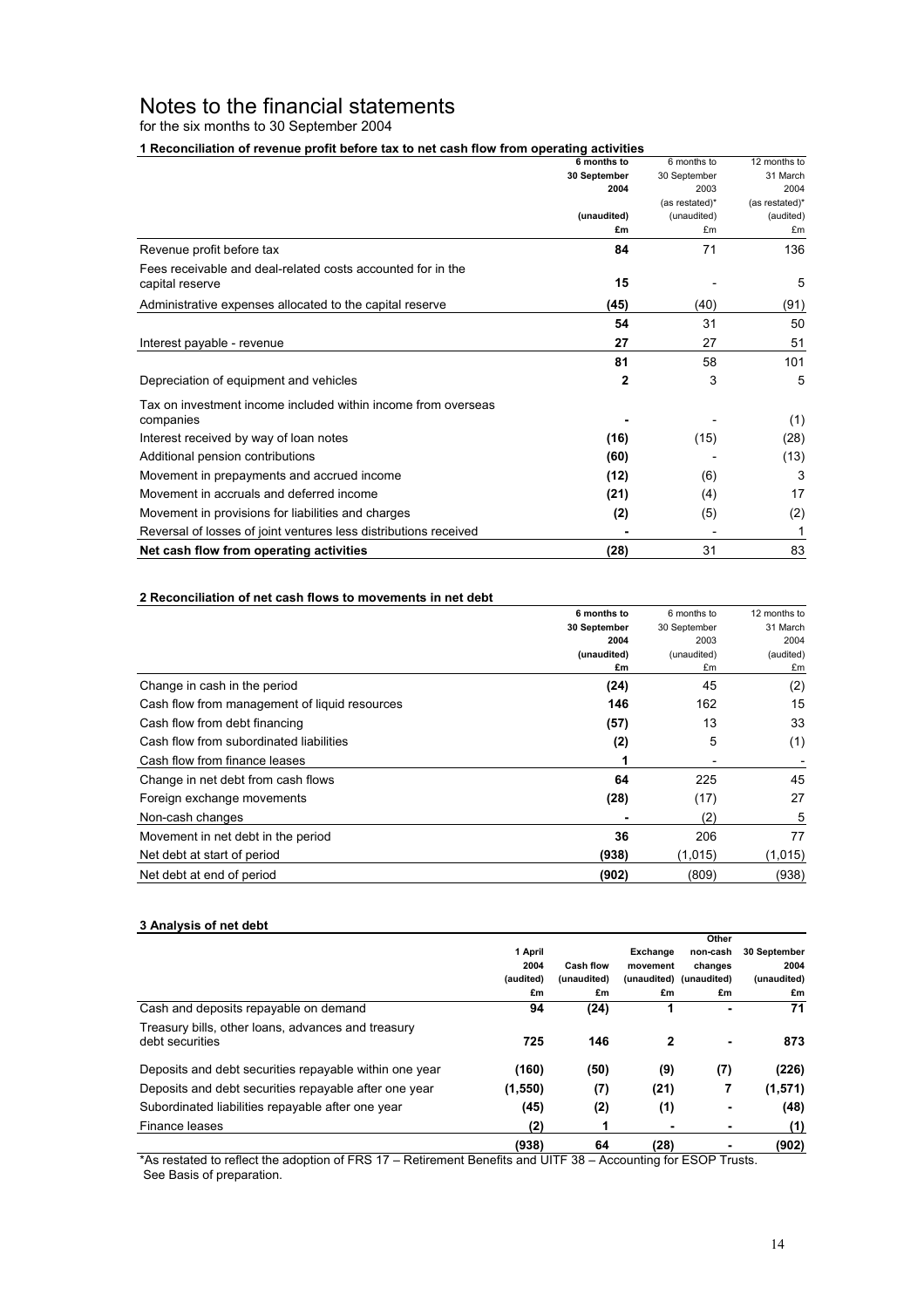# Basis of preparation

The accounting policies used in the preparation of the Interim report are the same as those used in the statutory accounts for the year to 31 March 2004, except as explained below, and are those expected to be used for the year to 31 March 2005.

**Financial Reporting Standard 17 – Retirement Benefits ("FRS 17")** The Group has adopted fully the reporting requirements of FRS 17, having previously complied with the transitional requirements of the standard. Ongoing service cost, finance charges or credits and expected returns on assets are shown in the revenue return. Differences between expected and actual returns and changes in actuarial assumptions are shown as part of the capital return. The effect of adopting FRS 17 is to reduce shareholders' funds by £110 million at 31 March 2004.

**Urgent Issues Task Force Abstract 38 – Accounting for ESOP Trusts ("UITF 38")**  The Group has also adopted UITF 38. This requires shares held by the 3i Group Employee Trust to be accounted for as a deduction in arriving at shareholders' funds rather than as an asset. The effect of this is to reduce shareholders' funds by £55 million at 31 March 2004.

Certain comparatives have been restated to reflect these changes.

The figures for the year to 31 March 2004 (before restatement) have been extracted from the accounts filed with the Registrar of Companies on which the auditors issued a report, which was unqualified and did not contain a statement under section 237(2) or section 237(3) of the Companies Act 1985. The Interim report does not constitute statutory accounts.

3i's actual future results may differ materially from the plans, goals and expectations set forth in any of its forward-looking statements. Any forward-looking statements speak only as of the date they are made. 3i does not undertake to update forwardlooking statements to reflect any changes in its expectations with regard thereto or any changes in events, conditions or circumstances on which any such statement is based.

### Independent review report to 3i Group plc

**Introduction** We have been instructed by the Company to review the financial information for the six months ended 30 September 2004 which comprises Consolidated statement of total return, Movement in shareholders' funds, Consolidated revenue statement, Consolidated balance sheet, Consolidated cash flow statement and the related notes 1 to 3 and the Basis of preparation. We have read the other information contained in the Interim report and considered whether it contains any apparent misstatements or material inconsistencies with the financial information.

This report is made solely to the Company in accordance with guidance contained in Bulletin 1999/4 "Review of interim financial information" issued by the Auditing Practices Board. To the fullest extent permitted by law, we do not accept or assume responsibility to anyone other than the Company, for our work, for this report or for the conclusions we have formed.

**Directors' responsibilities** The Interim report, including the financial information contained therein, is the responsibility of, and has been approved by, the Directors. The Directors are responsible for preparing the Interim report in accordance with the Listing Rules of the Financial Services Authority which require that the accounting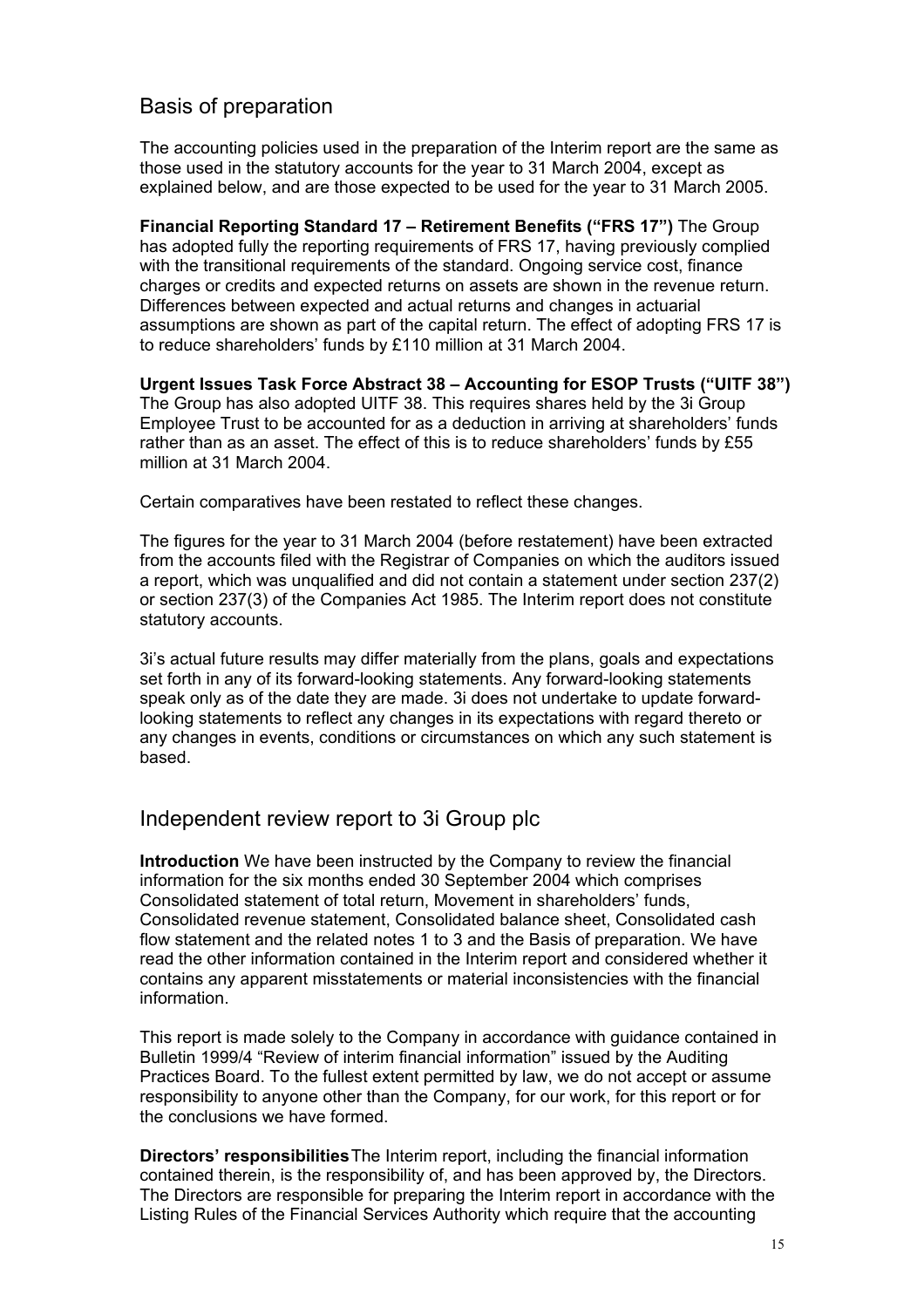policies and presentation applied to the interim figures should be consistent with those applied in preparing the preceding annual accounts except where any changes, and the reasons for them, are disclosed.

**Review work performed**We conducted our review in accordance with guidance contained in Bulletin 1999/4 issued by the Auditing Practices Board for use in the United Kingdom. A review consists principally of making enquiries of group management and applying analytical procedures to the financial information and underlying financial data, and based thereon, assessing whether the accounting policies and presentation have been consistently applied unless otherwise disclosed. A review excludes audit procedures such as tests of controls and verification of assets, liabilities and transactions. It is substantially less in scope than an audit performed in accordance with United Kingdom Auditing Standards and therefore provides a lower level of assurance than an audit. Accordingly, we do not express an audit opinion on the financial information.

**Review conclusion** On the basis of our review, we are not aware of any material modifications that should be made to the financial information as presented for the six months ended 30 September 2004.

**Ernst & Young LLP** London 3 November 2004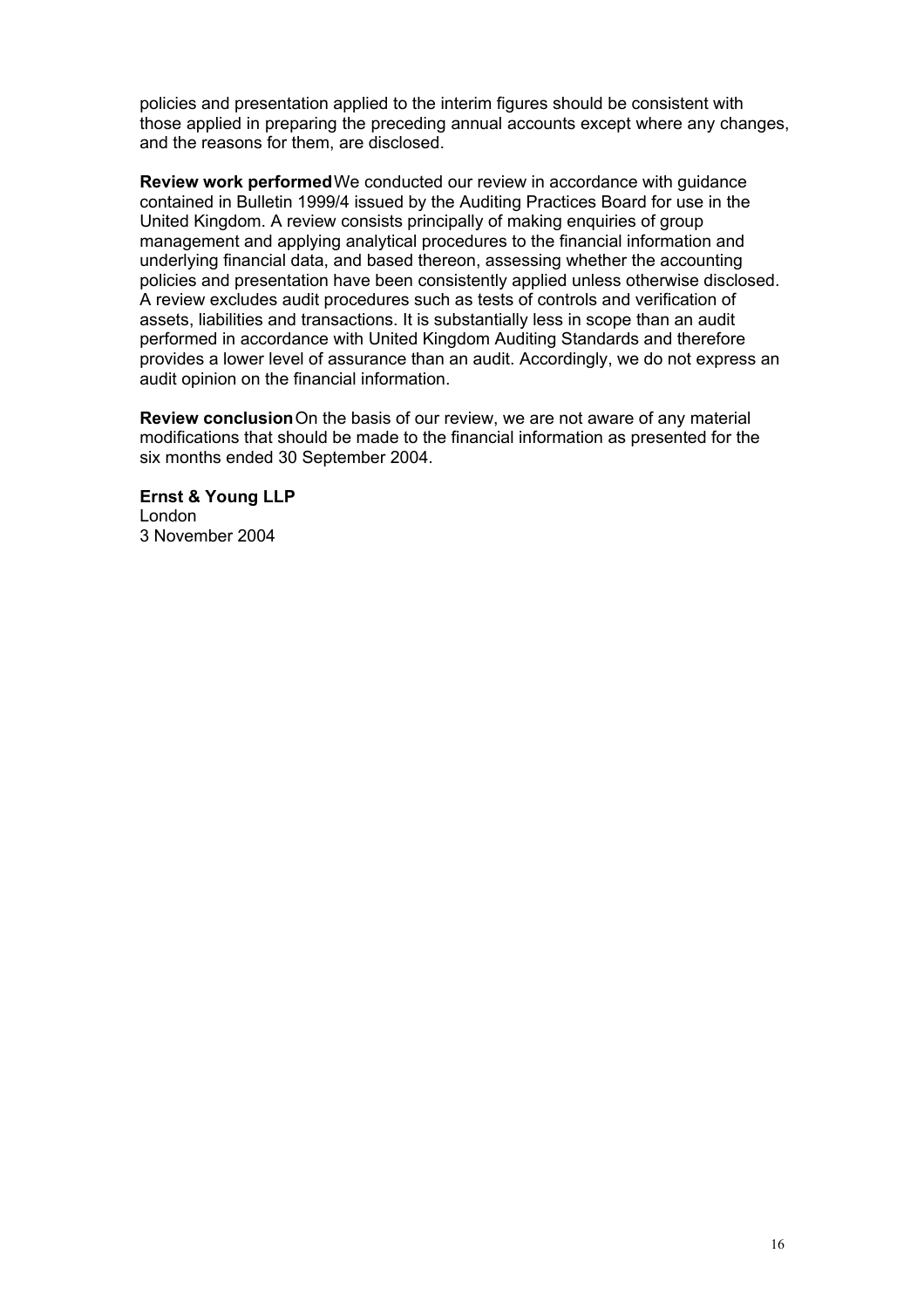### **Note 1**

The Interim report 2004 will be posted to shareholders on 15 November 2004 and thereafter copies will be available from the Company Secretary, 3i Group plc, 91 Waterloo Road, London SE1 8XP.

### **Note 2**

The interim dividend will be payable on 5 January 2005 to holders of shares on the register on 3 December 2004. The ex-dividend date will be 1 December 2004.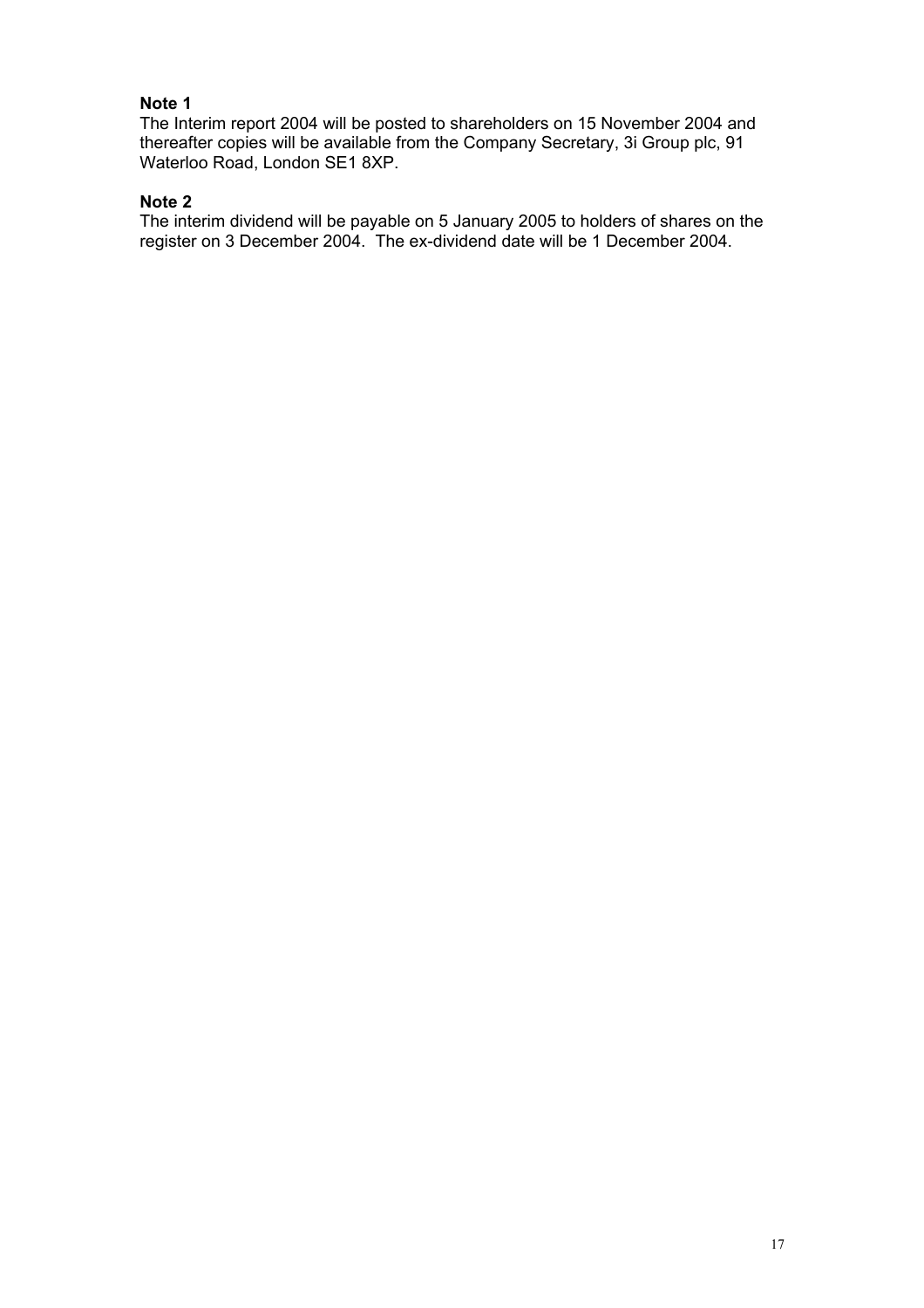### New investment analysis

Analysis of the equity, fixed income and loan investments made by 3i Group (including co-investment funds). The analyses below exclude investments in joint ventures.

|                                                                                                                | 6 months to  | 6 months to      | 12 months to |
|----------------------------------------------------------------------------------------------------------------|--------------|------------------|--------------|
|                                                                                                                | 30 September | 30 September     | 31 March     |
| Investment by business line (£m)                                                                               | 2004         | 2003             | 2004         |
| <b>Buyouts</b>                                                                                                 | 305          | 141              | 492          |
| <b>Growth Capital</b>                                                                                          | 142          | 76               | 313          |
| Venture Capital                                                                                                | 74           | 56               | 174          |
| Total                                                                                                          | 521          | $\overline{273}$ | 979          |
|                                                                                                                |              |                  |              |
| Investment by geography (3i only - excluding co-investment funds) (£m)                                         |              |                  |              |
| UK                                                                                                             | 152          | 53               | 309          |
| <b>Continental Europe</b>                                                                                      | 222          | 134              | 401          |
| US                                                                                                             | 35           | 18               | 61           |
| Asia Pacific                                                                                                   | 13           | 6                | 13           |
| Total                                                                                                          | 422          | 211              | 784          |
|                                                                                                                |              |                  |              |
| Investment by geography (including co-investment funds) (£m)                                                   |              |                  |              |
| <b>UK</b>                                                                                                      | 201          | 65               | 375          |
| <b>Continental Europe</b>                                                                                      | 268          | 182              | 526          |
| US                                                                                                             | 35           | 18               | 61           |
| Asia Pacific                                                                                                   | 17           | 8                | 17           |
| Total                                                                                                          | 521          | 273              | 979          |
|                                                                                                                |              |                  |              |
| Continental European investment (£m)                                                                           |              |                  |              |
| Benelux                                                                                                        | 14           | 52               | 73           |
| France                                                                                                         | 81           | 12               | 89           |
| Germany/Austria/Switzerland                                                                                    | 89           | 48               | 186          |
| Italy                                                                                                          | 10           | 18               | 19           |
| Nordic                                                                                                         | 46           | 27               | 106          |
| Spain                                                                                                          | 26           | 20               | 34           |
| Other European*                                                                                                | $\mathbf{2}$ | 5                | 19           |
| Total                                                                                                          | 268          | 182              | 526          |
| Other European includes investments in countries where 3i did not have an office at the period end.<br>$\star$ |              |                  |              |
|                                                                                                                |              |                  |              |
| Investment by FTSE industrial classification (£m)                                                              |              |                  |              |
| <b>Resources</b>                                                                                               | 89           | 4                | 11           |
| Industrials                                                                                                    | 125          | 53               | 219          |
| Consumer goods                                                                                                 | 69           | 80               | 306          |
| Services and utilities                                                                                         | 142          | 66               | 290          |
| Financials                                                                                                     | 59           | 20               | 33           |
| Information technology                                                                                         | 37           | 50               | 120          |

Total **521** 273 979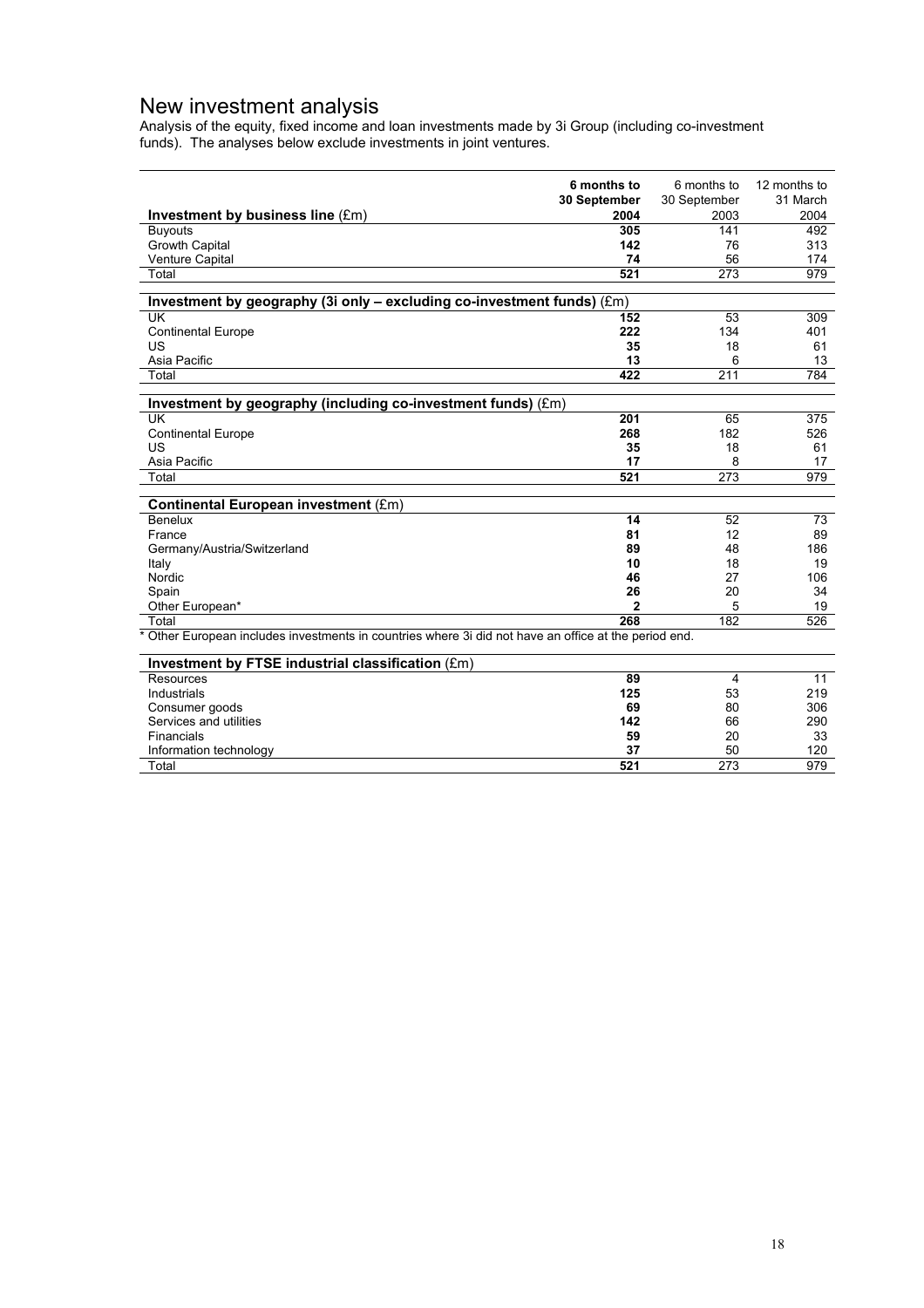### Portfolio analysis

The Group's equity, fixed income and loan investments total £4,378 million at 30 September 2004 (excluding co-investment funds). The analyses below exclude joint ventures.

|                                                                                                       | At 30 September | At 31 March    |
|-------------------------------------------------------------------------------------------------------|-----------------|----------------|
| Portfolio value by business line (£m)                                                                 | 2004            | 2004           |
| <b>Buyouts</b>                                                                                        | 2,291           | 2,306          |
| <b>Growth Capital</b>                                                                                 | 1.493           | 1.487          |
| <b>Venture Capital</b>                                                                                | 594             | 533            |
| Total                                                                                                 | 4,378           | 4,326          |
|                                                                                                       |                 |                |
| Portfolio value by geography (including co-investment funds) (£m)                                     |                 |                |
| UK                                                                                                    | 2,861           | 3,024          |
| <b>Continental Europe</b>                                                                             | 2,473           | 2,299          |
| US                                                                                                    | 269             | 241            |
| Asia Pacific                                                                                          | 83              | 86             |
| Total                                                                                                 | 5.686           | 5.650          |
|                                                                                                       |                 |                |
| Portfolio value by geography (3i only - excluding co-investment funds) (£m)<br>UK                     |                 |                |
|                                                                                                       | 2,361<br>1,685  | 2.506<br>1,511 |
| <b>Continental Europe</b><br>US                                                                       | 262             | 234            |
| Asia Pacific                                                                                          | 70              | 75             |
| Total                                                                                                 | 4.378           | 4.326          |
|                                                                                                       |                 |                |
| Continental European portfolio value (£m)                                                             |                 |                |
| Benelux                                                                                               | 212             | 181            |
| France                                                                                                | 296             | 234            |
| Germany/Austria/Switzerland                                                                           | 512             | 454            |
| Italy                                                                                                 | 61              | 53             |
| Nordic                                                                                                | 311             | 332            |
| Spain                                                                                                 | 252             | 224            |
| Other European*                                                                                       | 41              | 33             |
| Total                                                                                                 | 1.685           | 1,511          |
| * Other European includes investments in countries where 3i did not have an office at the period end. |                 |                |
|                                                                                                       |                 |                |
| Portfolio value by FTSE industrial classification (£m)                                                |                 |                |
| <b>Resources</b>                                                                                      | 171             | 155            |
| Industrials                                                                                           | 1,051           | 1,018          |
| Consumer goods                                                                                        | 1,093           | 1,026          |
| Services and utilities<br>Financials                                                                  | 1,172<br>290    | 1,275<br>238   |
| Information technology                                                                                | 601             | 614            |
| Total                                                                                                 | 4,378           | 4,326          |
|                                                                                                       |                 |                |
| Portfolio value by valuation method (£m)                                                              |                 |                |
| Imminent sale or IPO                                                                                  | 258             | 174            |
| Listed                                                                                                | 227             | 225            |
| Secondary market                                                                                      | 25              | 29             |
| Earnings                                                                                              | 1,222           | 1,347          |
| Cost                                                                                                  | 535             | 509            |
| Further advance                                                                                       | 174             | 149            |
| Net assets                                                                                            | 100             | 103            |
| Other (including other Venture Capital assets valued below cost)                                      | 305             | 328            |
| Loan investments and fixed income shares                                                              | 1,532           | 1,462          |
| Total                                                                                                 | 4,378           | 4,326          |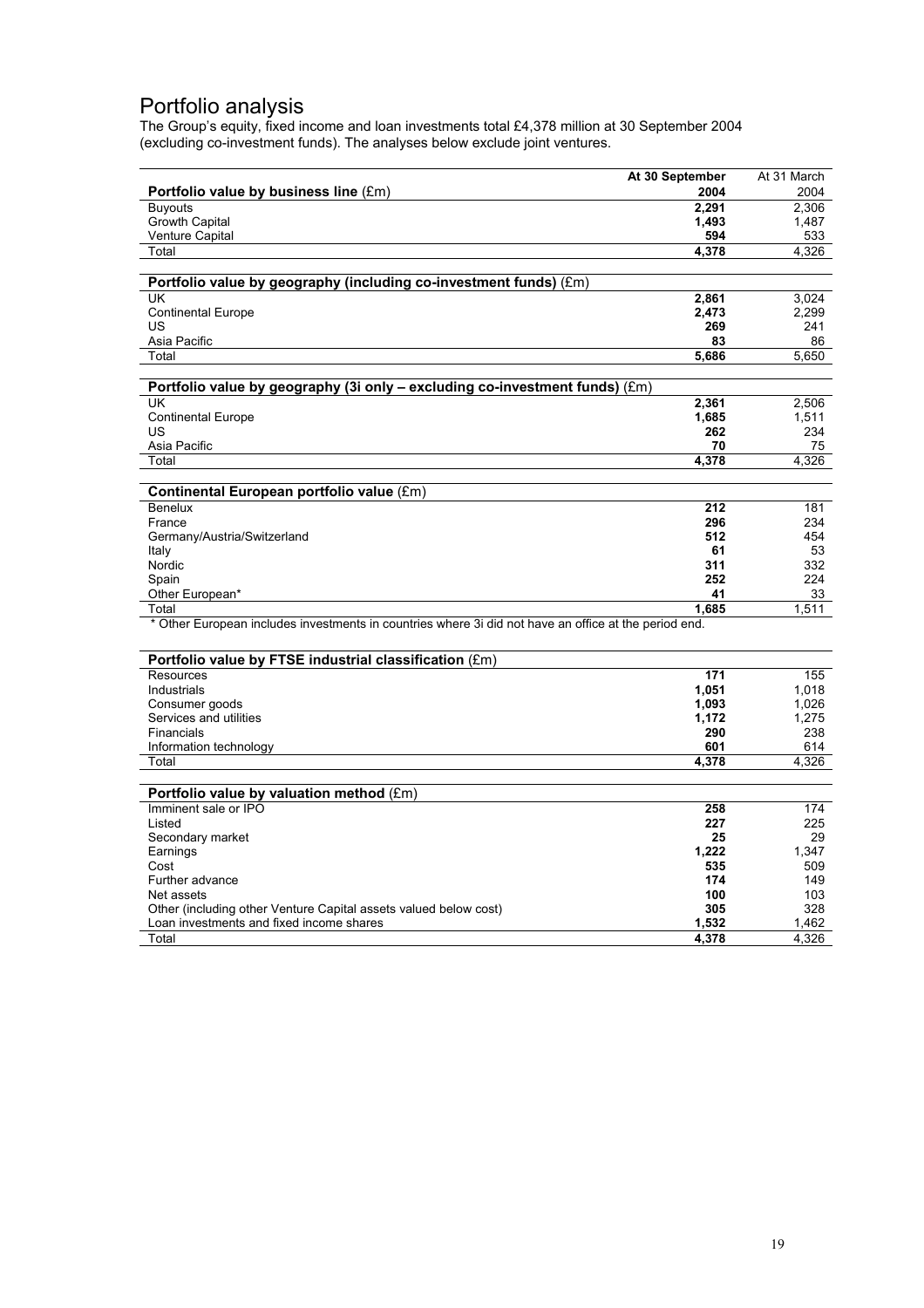# Portfolio analysis

|                                                                                                                          | At 30 September | At 31 March |
|--------------------------------------------------------------------------------------------------------------------------|-----------------|-------------|
| Buyout portfolio value by valuation method (£m)                                                                          | 2004            | 2004        |
| Imminent sale or IPO                                                                                                     | 176             | 103         |
| Listed                                                                                                                   | 102             | 103         |
| Secondary market                                                                                                         | 1               | 1           |
| Earnings                                                                                                                 | 684             | 834         |
| Cost                                                                                                                     | 87              | 78          |
| Net assets                                                                                                               | 18              | 20          |
| Other                                                                                                                    | 75              | 61          |
| Loan investments and fixed income shares                                                                                 | 1,148           | 1,106       |
| Total                                                                                                                    | 2,291           | 2,306       |
|                                                                                                                          |                 |             |
| Growth Capital portfolio value by valuation method (£m)                                                                  |                 |             |
| Imminent sale or IPO                                                                                                     | 56              | 38          |
| Listed                                                                                                                   | 125             | 122         |
| Secondary market                                                                                                         | 24              | 28          |
| Earnings                                                                                                                 | 537             | 513         |
| Cost                                                                                                                     | 184             | 202         |
| Further advance                                                                                                          | 16              | 32          |
| Net assets                                                                                                               | 81              | 82          |
| Other                                                                                                                    | 148             | 169         |
| Loan investments and fixed income shares                                                                                 | 322             | 301         |
| Total                                                                                                                    | 1,493           | 1,487       |
| Venture Capital portfolio value by valuation method (£m)                                                                 |                 |             |
| Imminent sale or IPO                                                                                                     | 26              | 33          |
| Earnings                                                                                                                 | 1               |             |
| Cost                                                                                                                     | 264             | 229         |
| Further advance                                                                                                          | 158             | 117         |
| Net assets                                                                                                               | 1               | 1           |
| Other Venture Capital assets valued below cost                                                                           | 65              | 64          |
| Other                                                                                                                    | 17              | 34          |
| Loan investments and fixed income shares                                                                                 | 62              | 55          |
| Total                                                                                                                    | 594             | 533         |
|                                                                                                                          |                 |             |
| Technology portfolio value by stage (£m)                                                                                 |                 |             |
| Venture Capital                                                                                                          | 594             | 533         |
| Late stage technology                                                                                                    |                 |             |
| Quoted                                                                                                                   | 131             | 136         |
| <b>Buyouts</b>                                                                                                           | 194             | 305         |
| Growth Capital                                                                                                           | 291             | 317         |
|                                                                                                                          | 616             | 758         |
| Total                                                                                                                    | 1.210           | 1.291       |
| The Venture Capital portfolio comprises investments in immature businesses which typically require further funding. The  |                 |             |
| late stage portfolio comprises investments in more mature, typically self-funding businesses, including investments made |                 |             |
| by way of Buyouts and Growth Capital.                                                                                    |                 |             |

| Venture Capital portfolio value by sector (£m)        |     |     |
|-------------------------------------------------------|-----|-----|
| Healthcare                                            | 194 | 169 |
| Communications                                        | 143 | 117 |
| Electronics, semiconductors and advanced technologies | 97  |     |
| Software                                              | 160 | 174 |
|                                                       |     |     |
| Total                                                 | 594 | 533 |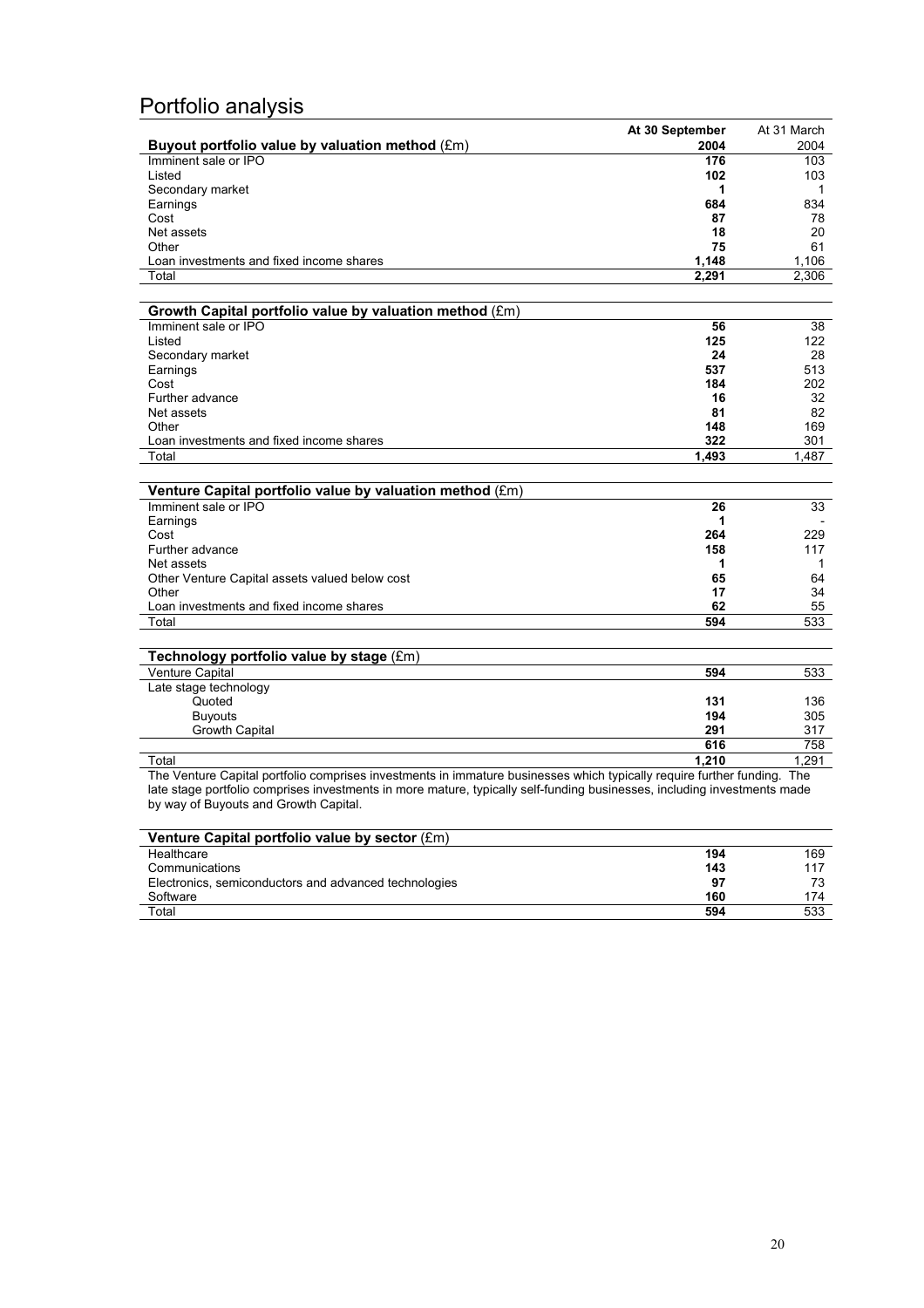### Realisations analysis

Analysis of the Group's realisation proceeds (excluding co-investment funds).

|                                                              | 6 months to  | 6 months to              | 12 months to   |
|--------------------------------------------------------------|--------------|--------------------------|----------------|
|                                                              | 30 September | 30 September             | 31 March       |
| Realisations proceeds by business line $(\text{\pounds}m)$   | 2004         | 2003                     | 2004           |
| <b>Buyouts</b>                                               | 388          | 229                      | 464            |
| Growth Capital                                               | 133          | 197                      | 339            |
| Venture Capital                                              | 82           | 77                       | 120            |
| Total                                                        | 603          | 503                      | 923            |
|                                                              |              |                          |                |
| Realisations proceeds by geography (£m)                      |              |                          |                |
| <b>UK</b>                                                    | 445          | 317                      | 608            |
| <b>Continental Europe</b>                                    | 148          | 119                      | 245            |
| US                                                           | 9            | 11                       | 10             |
| Asia Pacific                                                 |              | 56                       | 60             |
| Total                                                        | 603          | 503                      | 923            |
|                                                              |              |                          |                |
| <b>Realisations proceeds (£m)</b>                            |              |                          |                |
| <b>IPO</b>                                                   | 34           | $\overline{\phantom{a}}$ | $\overline{7}$ |
| Sale of quoted investments                                   | 38           | 73                       | 118            |
| Trade and other sales                                        | 345          | 298                      | 532            |
| Loan and fixed income share repayments                       | 186          | 132                      | 266            |
| Total                                                        | 603          | 503                      | 923            |
|                                                              |              |                          |                |
| Realisations proceeds by FTSE industrial classification (£m) |              |                          |                |
| Resources                                                    | 60           | 13                       | 14             |
| Industrials                                                  | 90           | 73                       | 216            |
| Consumer goods                                               | 90           | 78                       | 167            |
| Services and utilities                                       | 282          | 225                      | 352            |
| <b>Financials</b>                                            | 3            | 68                       | 80             |
| Information technology                                       | 78           | 46                       | 94             |
| Total                                                        | 603          | 503                      | 923            |

# Funds under management

| At 30 September | At 31 March |
|-----------------|-------------|
| 2004            | 2004        |
| 1.884           | 1.875       |
| 646             | 600         |
| 2.530           | 2.475       |
|                 |             |

\* Includes the 3i Group Pension Plan.